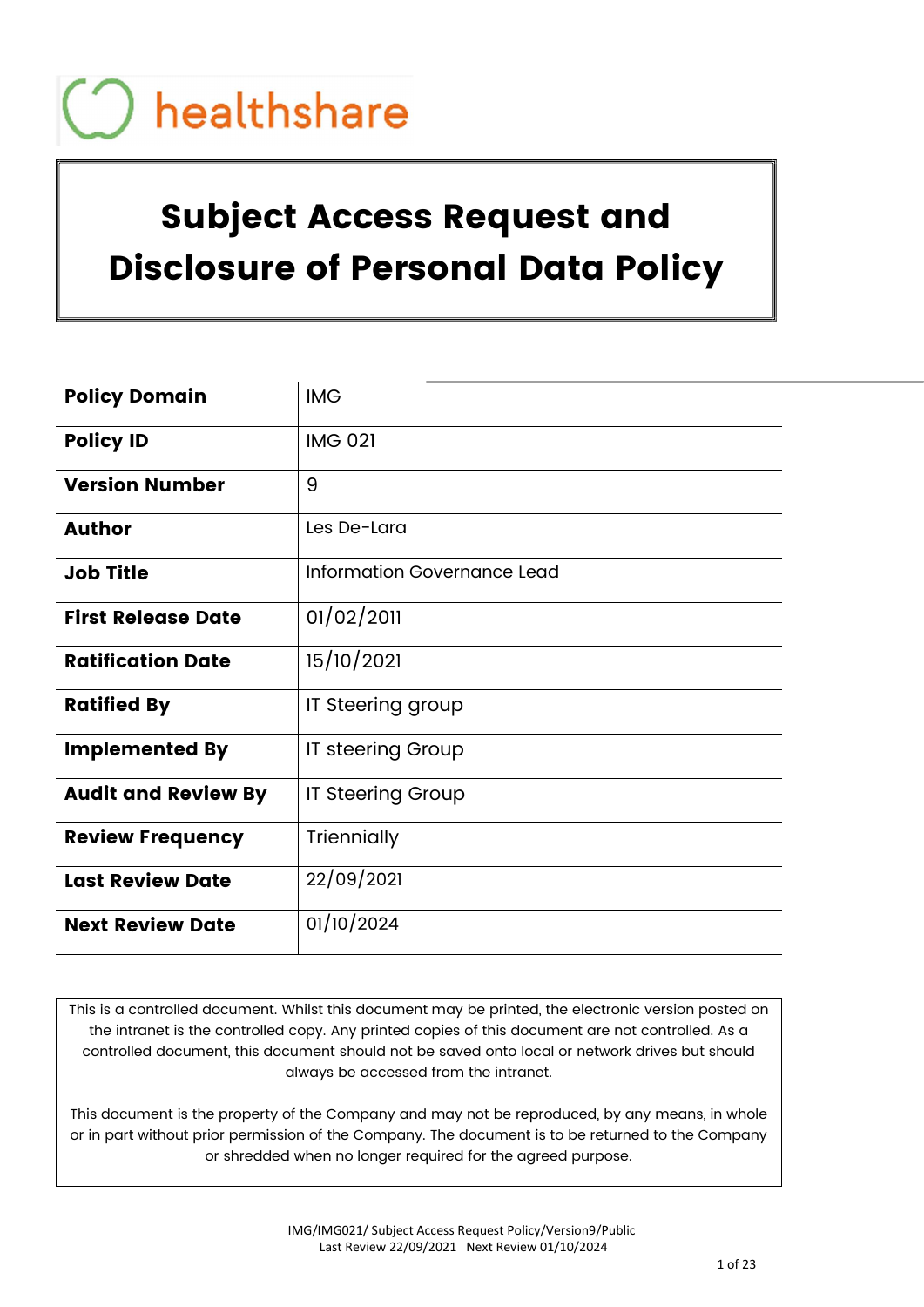# **Table of Contents**

| 1                       |  |
|-------------------------|--|
| $\overline{2}$          |  |
| 3                       |  |
| 4                       |  |
| 5                       |  |
| 6                       |  |
| $\overline{\mathbf{z}}$ |  |
| 8                       |  |
| 9                       |  |
|                         |  |
|                         |  |
|                         |  |
|                         |  |
|                         |  |
|                         |  |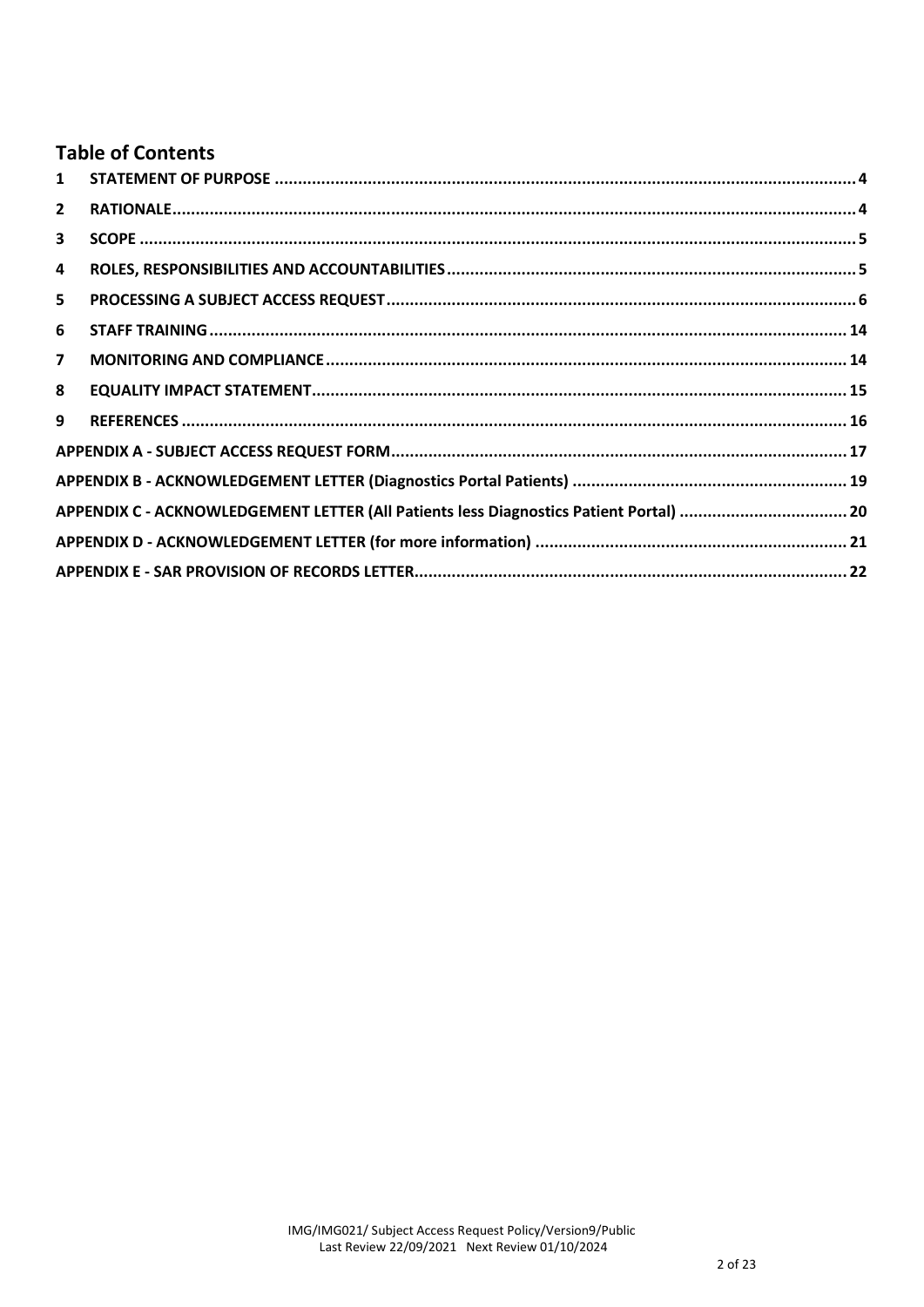#### REVISION SUMMARY

| <b>Version</b> | <b>Comments</b>                                                                                                                                                             | <b>Author</b>               | <b>Date</b> |
|----------------|-----------------------------------------------------------------------------------------------------------------------------------------------------------------------------|-----------------------------|-------------|
| V1             | Implementation of new policy                                                                                                                                                | IM&G Manager                | 01.02.2011  |
| V <sub>2</sub> | Amendments throughout the<br>Policy                                                                                                                                         | IM&G Manager                | 26.02.2011  |
| V <sub>3</sub> | Policy Review and Update                                                                                                                                                    | IM&G Manager                | 28.08.2013  |
| V <sub>4</sub> | Policy Review and Update                                                                                                                                                    | IM&G Manager                | 01.03.2015  |
| V <sub>5</sub> | Policy Review and Update                                                                                                                                                    | IM&G Manager                | 11.05.2016  |
| V <sub>6</sub> | Policy overall and update including<br>change to 3-year review                                                                                                              | <b>IM&amp;G Manager</b>     | 13.02.2017  |
| V <sub>7</sub> | Updated policy to include the<br>general data protection regulations                                                                                                        | IM&G Manager                | 27.04.2018  |
| V8             | Updated policy to include name<br>change                                                                                                                                    | IG Lead                     | 18/12/2020  |
| V8a            | Updated policy to include<br>watermark addition on copies.<br>Providing link or copy of<br>Healthshare's Privacy Notice and<br>update to sending records<br>electronically. | Operational<br>Support Lead | 14/01/2021  |
| V <sub>9</sub> | Updated policy with new on-line<br>process for SAR using ms forms                                                                                                           | IG Lead                     | 22/09/2021  |
|                |                                                                                                                                                                             |                             |             |
|                |                                                                                                                                                                             |                             |             |
|                |                                                                                                                                                                             |                             |             |
|                |                                                                                                                                                                             |                             |             |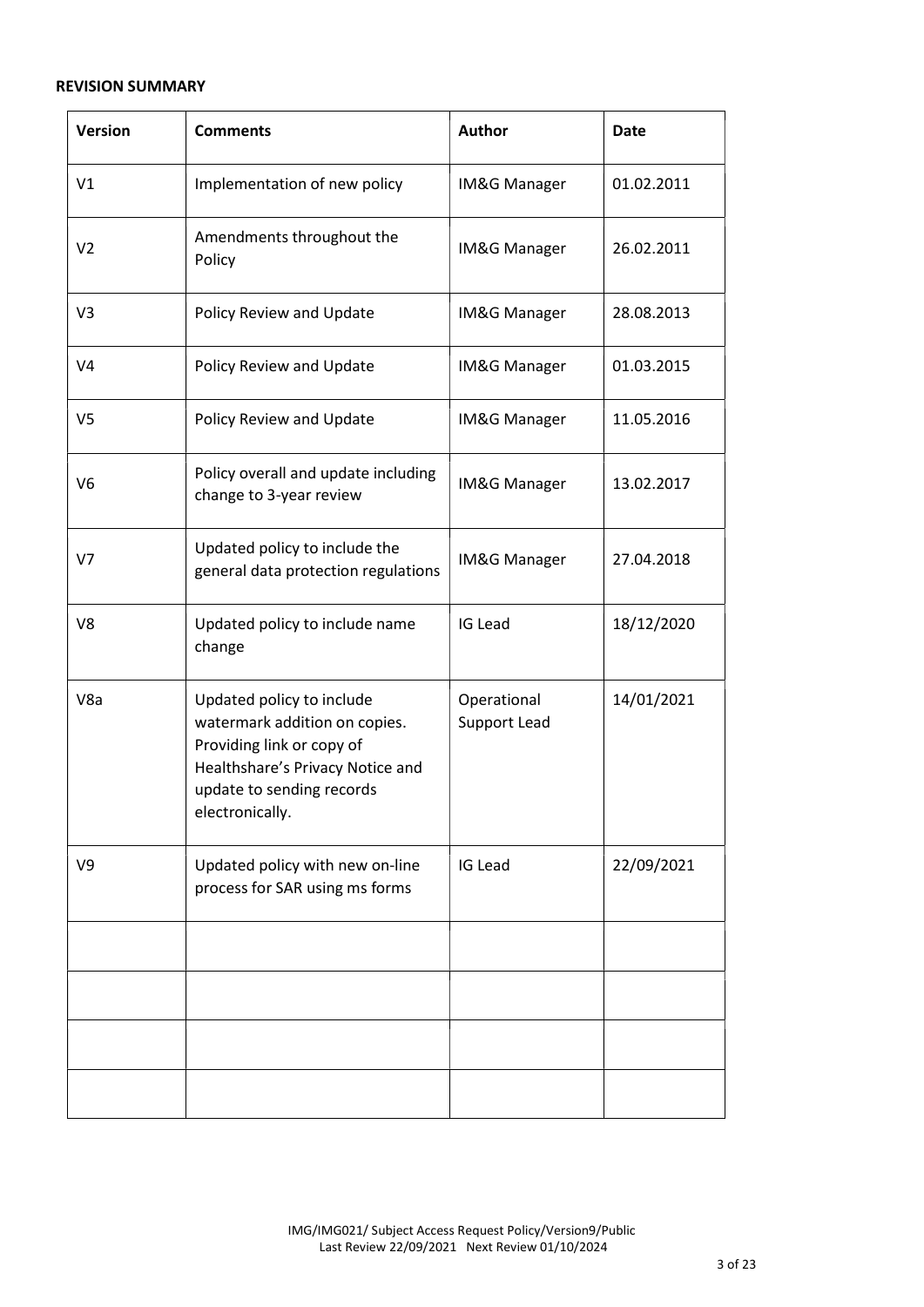## 1 STATEMENT OF PURPOSE

This procedure has been written to assist all staff with a responsibility for dealing with requests for personal data from a Data Subject (the individual whom particular personal data is about or their consented agent). These will be known as Subject Access Request (SAR).

# 2 RATIONALE

This policy provides all those working for or on behalf of Healthshare an overview of the approved process for Subject Access Requests (SARs) and how the records or personal data is to be provided to the applicant.

This policy will clearly define how SARs are to be received and advise what documentation is required as evidence of identification prior to Healthshare processing a request.

Information must be disclosed within one month from the date of receipt of the request, and Healthshare will generally no longer be able to charge data subjects for requesting their information.

Healthshare must act on the SAR without undue delay and at the latest within one month of receipt. If SAR is identified as likely to exceed the 30 day compliance period, requestor is informed of delay and reason for delay by day 25. Healthshare must calculate the time limit from the day the request is received (whether the day is a working day or not) until the corresponding calendar date in the next month.

- 2.1 Examples provided by the Information Commissioner's Office in interpreting these guidelines are as follows:
	- Healthshare receives a request on 3 September. The time limit will start from the same day (3 September). This gives Healthshare until 3 October to comply with the request. If this is not possible because the following month is shorter (and there is no corresponding calendar date), the date for response is the last day of the following month. If the corresponding date falls on a weekend or a public holiday, you have until the next working day to respond. This means that the exact number of days you have to comply with a request varies, depending on the month in which the request was made.
	- Healthshare receives a request on 31 March. The time limit starts from the same day (31 March). As there is no equivalent date in April, Healthshare has until 30 April to comply with the request. If 30 April falls on a weekend, or is a public holiday, Healthshare has until the end of the next working day to comply. It may be helpful to adopt a 28-day period to ensure compliance is always within a calendar month.

In certain circumstances personal data may be disclosed, for example, when an exemption is applied under the Data Protection Act (DPA)2018/General Data Protection Regulation (GDPR), there is a legal duty or a Data Sharing Agreement or Protocol is in place or by the request of a bona fide justice system, agency (e.g., The Police or Court). This type of request is not a SAR but it is recommended that each request is individually assessed of the need to disclose the information and document that the information has been released to whom for what reason. The Subject Access Request framework can be used to record and process these types of requests.

- 2.2 Except in the case of a deceased individual, the Access to the Health Records Act 1990 has been repealed and access to all records for living individuals now comes under DPA/GDPR.
- 2.3 Individuals (Data Subjects) have rights:
	- To be informed whether personal data is processed (which includes being held or stored).
	- To a description of the data held, the purposes for which it is processed and to whom the Data may be disclosed.
	- To a copy of the information constituting the data.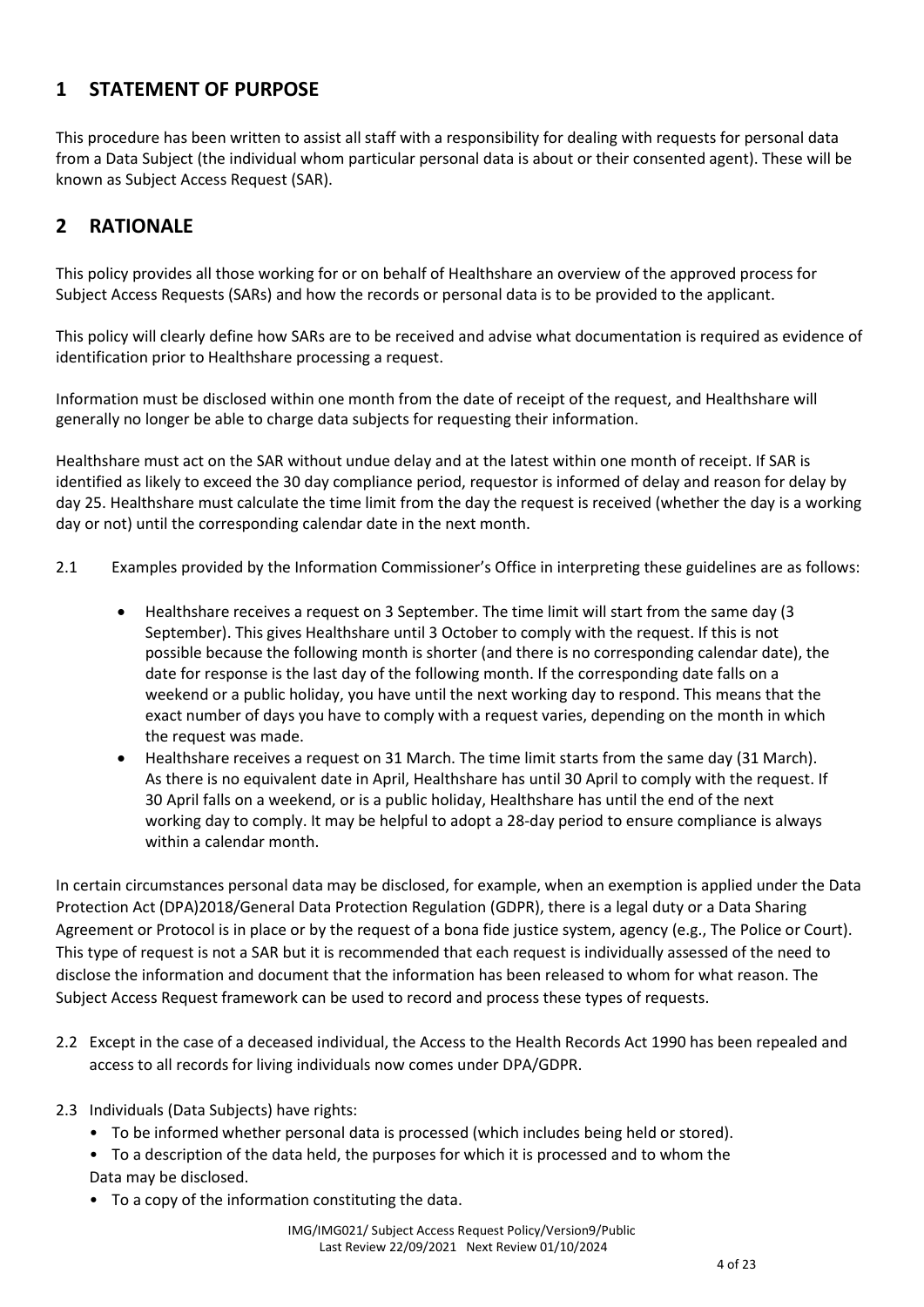- To information as to the source of the data.
- 2.4 This Procedure does not cover in any detail requests for records generated by Coroner's Inquests or Police Enquiries. Please refer to IMG 031 Police Disclosure Policy or the Healthshare Data Protection Officer (DPO) for advice upon receiving such requests.
- 2.5 This procedure relates to legislation as set out in the DPA/GDPR, covering the use of personal data.

If an application for personal data is made under Freedom of Information for either an alive or deceased person or people, the application should be managed under the Data Protection Act or Access to Health Records Act 2020 and the requestor informed.

## 3 SCOPE

This policy applies to all Healthshare staff whether permanent, bank or contracted. This policy applies to all requests for access to personal data held by Healthshare. This applies to anyone about whom Healthshare holds information – including staff, ex-staff, service users, independent suppliers, and contractors. This policy will provide a framework for Healthshare to ensure compliance with the Acts and is supported by operational procedures and activities connected with the implementation of Subject Access Requests.

## 4 ROLES, RESPONSIBILITIES AND ACCOUNTABILITIES

#### 4.1 The Healthshare Group Board

Healthshare Group Board is ultimately accountable for the operation and governance within Healthshare. The Board delegates the development, implementation and monitoring of this policy to the IT Steering Group.

## 4.2 Senior Information Risk Owner (SIRO)

The SIRO is the Healthshare Board appointed accountable officer ensuring that appropriate information risk management is developed and implemented within the organisation. A number of roles within the organisation including the Information Governance Lead supports this role.

#### 4.3 Caldicott Guardian

The Healthshare Board as is responsible for protecting the confidentiality of a patient and service-user information and enabling appropriate information sharing appoints the Caldicott Guardian. This role will act as a key advisor to the SIRO and is directly supported by the Information Governance Lead.

#### 4.4 Information Governance Lead

The Information Governance Lead is the qualified officer responsible within Healthshare for ensuring that the DPA and GDPR (and relevant other acts) are fully embedded across the company. The role will ensure that Healthshare registration is completed annually and report any issues to the IT Steering Group or SIRO as required.

#### 4.5 Senior Operation Directors

All senior directors within Healthshare have a responsibility to ensure that all records and personal confidential data held by their services is handled in accordance with Healthshare policy and procedures.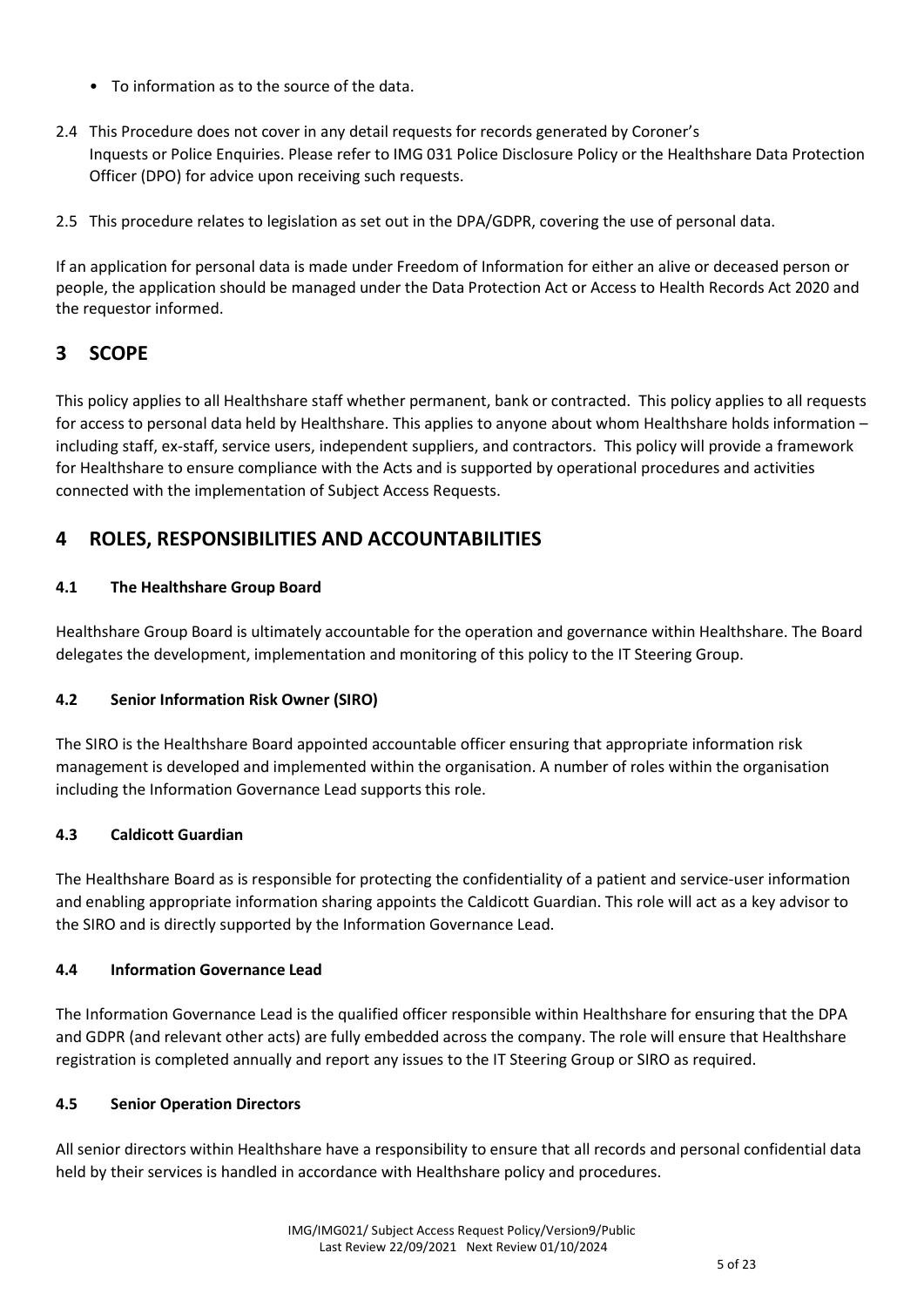These roles will ensure that full support is provided in dealing with requests.

#### 4.6 All Staff

All staff working on behalf of Healthshare have a responsibility to ensure that the aims and objectives of this policy are implemented within their own areas of work.

#### 4.7 External Solicitors

External solicitors can be used where SAR's are required for expert legal advice or to be represented within a court of law.

#### 4.8 Delegated Operational Responsibilities

The Information Governance Lead will oversee the systems and procedures that support the implementation of this policy.

The Information Governance Lead is responsible for:

- Ensuring consent is obtained from the individual for the release of their records, in accordance with the requirements of the DPA and GDPR.
- Providing advice to nominated Senior Directors/SAR Leads on exemptions and exclusions under the DPA and GDPR.
- Liaising with other organisations to process the access request in the event of shared records/data.
- Coordinating the release of the information and ensure that sufficient identification is given by the applicant.

## 5 PROCESSING A SUBJECT ACCESS REQUEST

#### 5.1 What is a subject access request?

A subject access request is a request made by or on behalf of an individual for the information which he or she is entitled to ask for under Part 2 of the Data Protection Act (DPA) 2018 and Article 15 of the General Data Protection Regulation (GDPR). The request does not have to be in any particular form. Nor does it have to include the words 'subject access' as long as it is clear that the individual is asking for their own data. The Requester does not have to make any reference to the DPA/GDPR, the request may be a valid subject access request even if it refers to other legislation, such as the Freedom of Information Act.

The DPA/GDPR does not specify how to make a valid request. Therefore, an individual can make a subject access request verbally or in writing. It can also be made to any part of Healthshare (including by social media) and does not have to be made to a specific person or contact point.

In Healthshare we request that an on-line SAR form (https://forms.office.com/r/HKX6dzsuuH) is completed so it makes it easier to meet the request within the time limit. The form will ensure that:

- The request is structured.
- All necessary details and supporting documents are captured to avoid unnecessary delay.
- Healthshare has up-to-date contact details from the subject.
- A record is kept showing Healthshare met the 30 day regulation.

#### 5.2 Initial action from getting a request for personal data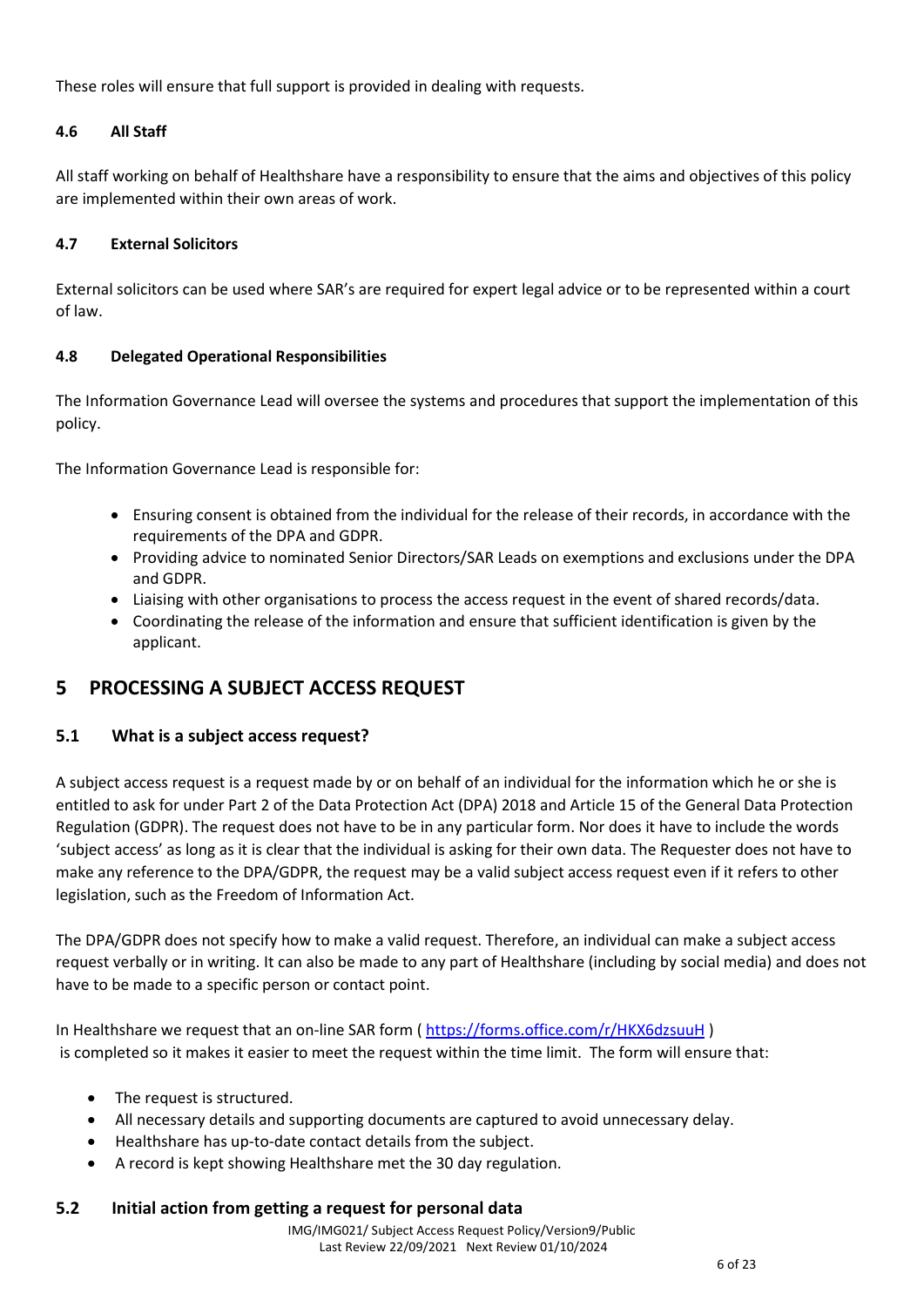Healthshare staff members should take the following steps in response to a SAR or a request for information that may be a SAR:

- If you know the requester i.e., a private patient, pass their request to the relevant SAR Lead (Reception Leads, admin staff or HR). These members of staff will complete the on-line form for the requester, or they may use an iPad and let the requester complete the form themselves on site under guidance.
- If the requester telephones in, give the requester the link to the on-line form and ask them to complete our on-line form and to upload a proof of identity (e.g., valid passport or driving licence) and inform them that Healthshare will formally respond to their request once their identity has been verified.
- If the requester cannot access the on-line form the SAR lead is to send a copy of the form (Appendix A) to their address for them to complete. The SAR Lead is to complete the SharePoint on-line form.

The relevant SAR Lead will respond to the on-line requests as appropriate. See appendices.

#### 5.3 MS Forms and SharePoint

Healthshare will be using MS Forms with SharePoint for the on-line SAR form. The ms form must be completed for ALL SARs. It can be completed by the subject or a member of staff.

The SharePoint tracking sheet will be held on-line centrally and accessible to all SAR Leads, this will be where the uploaded photo ID documents will be held. The IG Lead will be able to track the request in detail through the service, detailing the date the request was received and when each stage of the request was completed as per Subject Access Request regulations using the backend of MS Forms.

A check must be made of previous requests to ensure that a 'reasonable' time (at least 6 months) has elapsed since any previous request from the same individual. If further clarification is required, staff should contact the Group Information Governance Lead.

The NHS Code of Practice – Records Management 2016 – states that "Subject access requests must be kept for 3 years after last action and destroyed under confidential conditions" or for 6 years if the request was appealed.

## 5.4 Letter in Reply

#### 5.4.1 Patients being given access to the patient portal

A letter or email of acknowledgement will be sent to the diagnostics portal requester. The letter must also include the Healthshare's subject access application form link. See Appendix B.

#### 5.4.2 All other patients/requesters

A letter or email of acknowledgement will be sent to the patient. See Appendix C.

## 5.4.3 Request for further information

If you find that the evidence is not enough you may request further ID to confirm the person. See appendix D

#### 5.5 ID Request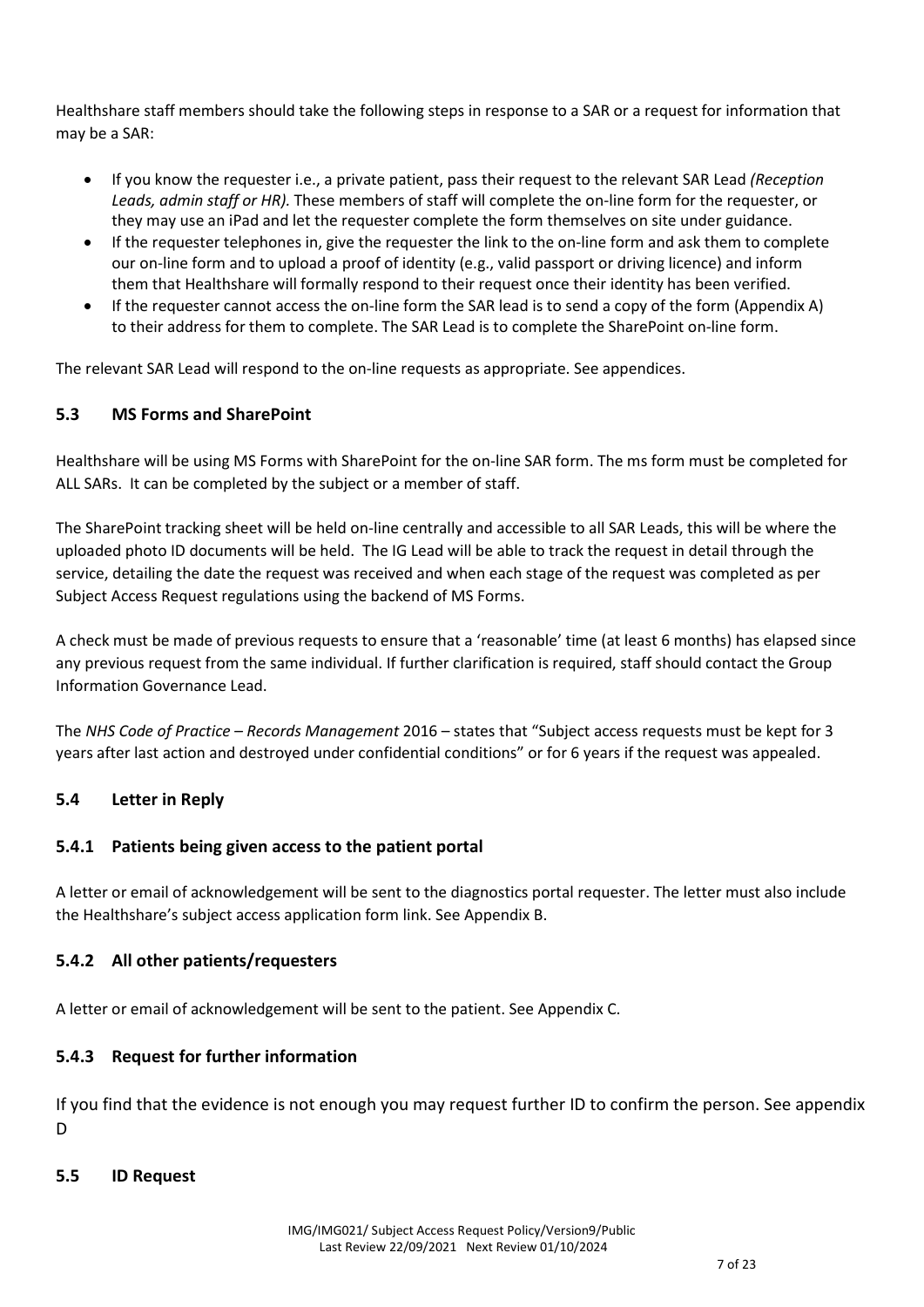To comply with the law, information relating to the Data Subject must only be disclosed to that person (data subject) or someone with their written consent to receive it.

Adequate steps must be taken to identify the requestor before commencing the work to comply with the request under the act.

Where there is any doubt, proof of identity will be required. Examples of suitable documentation could include copies of:

- Valid Passport.
- Driving Licence.

If the persons cannot access the on-line form and send the originals of these documents, Healthshare must take due care and ensure their safe return. If returning by post, the post must be sent so it is 'tracked and signed for' such as Royal Mail's Special Delivery Guaranteed.

The subject is also expected to provide personal details that enable a search of the records. For example: data subject's name, previous name, address and date of birth.

#### 5.6 Reply Received

When a reply is received from the Data Subject in response to any request for further information, this will be checked by the SAR Lead to ensure that it is satisfactory and adequate to continue the process.

#### 5.7 Search for data/files

The SAR Lead when appropriate will circulate a 'Subject Access Search Memo', to all registered holders of data (i.e., the relevant corporate department or service's team or clinic managers) to search for both manual and electronic information.

The registered holder will be responsible for checking systems (including computer held records), emails, SMS messages and files for any reference, directly or indirectly, relating to the Data Subject. Please remember that the DPA and GDPR does not permit you to exclude information from your response simply because the information is difficult to access.

The Data Subject is entitled to a "legible, understandable and intelligible" copy of the records – and the onus is on the Data Controller (i.e., Healthshare) to comply. At its most basic, this means the information should be understandable by the average person (Subject Access Code of Practice – Information Commissioner's Office). Therefore, if any entry needs to be re-typed – the responsibility for this lies with the relevant Department, service or team. A glossary of terms should be provided to the requester wherever possible.

Copies of the information will be obtained via printing, photocopying and returned to the SAR Lead dealing with the request. In some instances, data is held in an electronic system which you are unable to print off as a document. So, you may need to take screen shots of the information to convert to a PDF document in order to provide a printed copy.

Once the search is complete, the registered holder or holders of data must complete the On-line portal to inform the IG Lead of the outcome – even if no records are found.

## 5.8 Subject Access Requests – the rights of individuals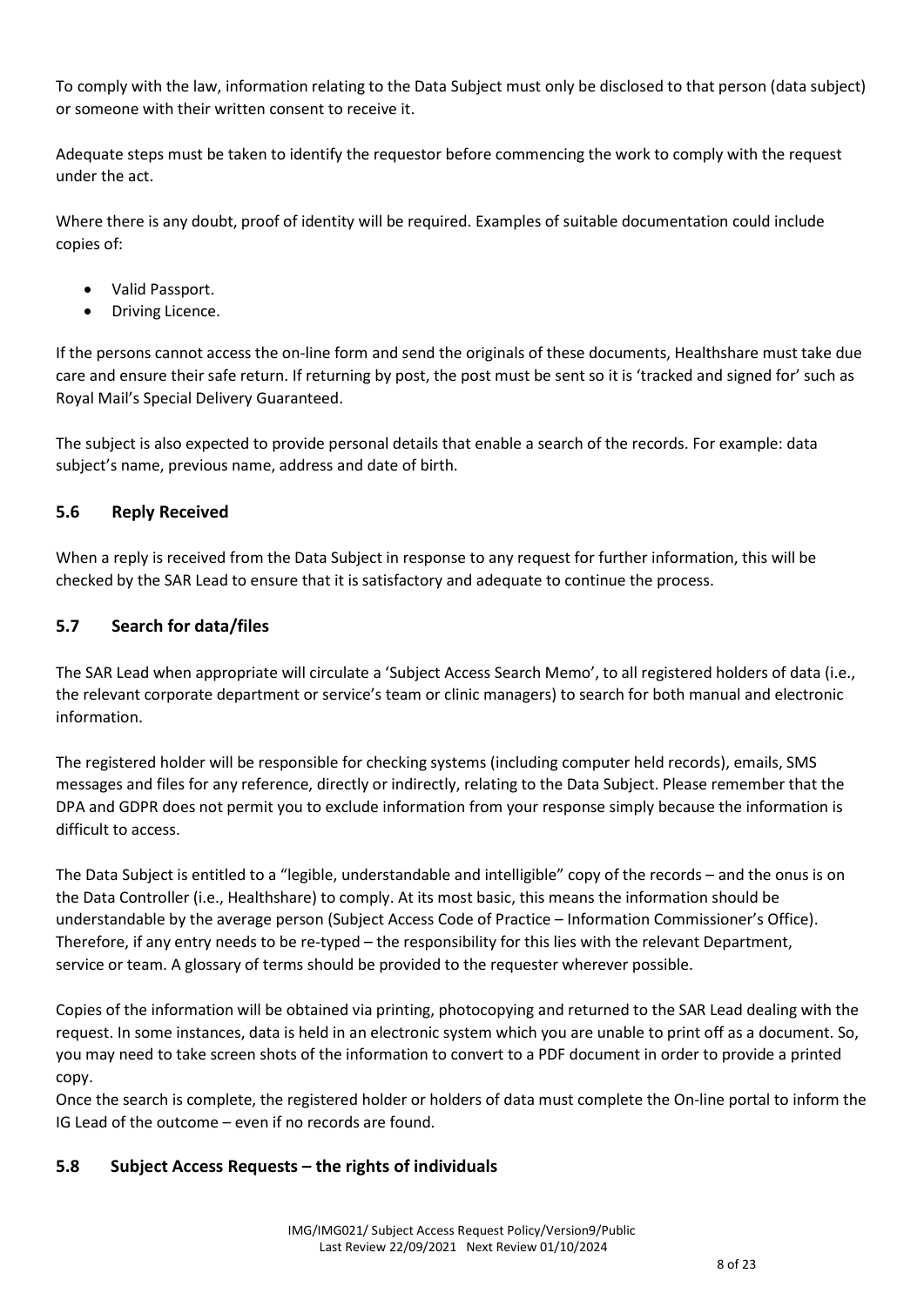The Act ensures the transparency of data processing by obliging data controllers to explain to individuals how their data will be used and by providing the right of subject access. Individuals who request access to their data are entitled to:

- Confirmation that their data is being processed.
- Access to their data.
- Other supplementary information this largely corresponds to the information that should be provided in the privacy notice.

Individuals also have the right to:

- A description of the personal data of which they are the data subject.
- A description of the purposes for which the data are being processed or are to be processed.
- A description of the recipients of the data.
- Any information available to an organisation on the source of the applicant's data.

#### 5.9 Subject access requests from patients

Where a patient is unable to manage their own affairs then Healthshare will only accept an application by a person appointed by the Courts e.g., under the Court of Protection (or acting within the terms of a registered Enduring Power of Attorney).

Even if a child is too young to understand the implications of subject access rights, data about them is still their personal data and does not belong, for example, to a parent or guardian. Therefore, the child has a right of access to the information held about them, even though in the case of young children these rights are likely to be exercised by those with parental responsibility for them.

Before responding to a subject access request for information held about a child, you should consider whether the child is mature enough to understand their rights. If you are confident that the child can understand their rights, then you should respond to the child rather than a parent. What matters is that the child is able to understand (in broad terms) what it means to make a subject access request and how to interpret the information they receive as a result of doing so. When considering borderline cases, you should take into account, among other things:

- The child's level of maturity and their ability to make decisions like this.
- The nature of the personal data.
- Any court orders relating to parental access or responsibility that may apply.
- Any duty of confidence owed to the child or young person.
- Any consequences of allowing those with parental responsibility access to the child's or young person's information. This is particularly important if there have been allegations of abuse or ill treatment.
- Any detriment to the child or young person if individuals with parental responsibility cannot access this information.
- Any views the child or young person has on whether their parents should have access to information about them.

## 5.10 Data identifying a Third party

Where personal data relating to the applicant also identifies another individual, the applicant's right of access must be weighed against the other data subject's right to privacy. Healthshare should attempt, where practicable, to seek the consent of the third party to the release of their data. Where consent is obtained, the information can be released.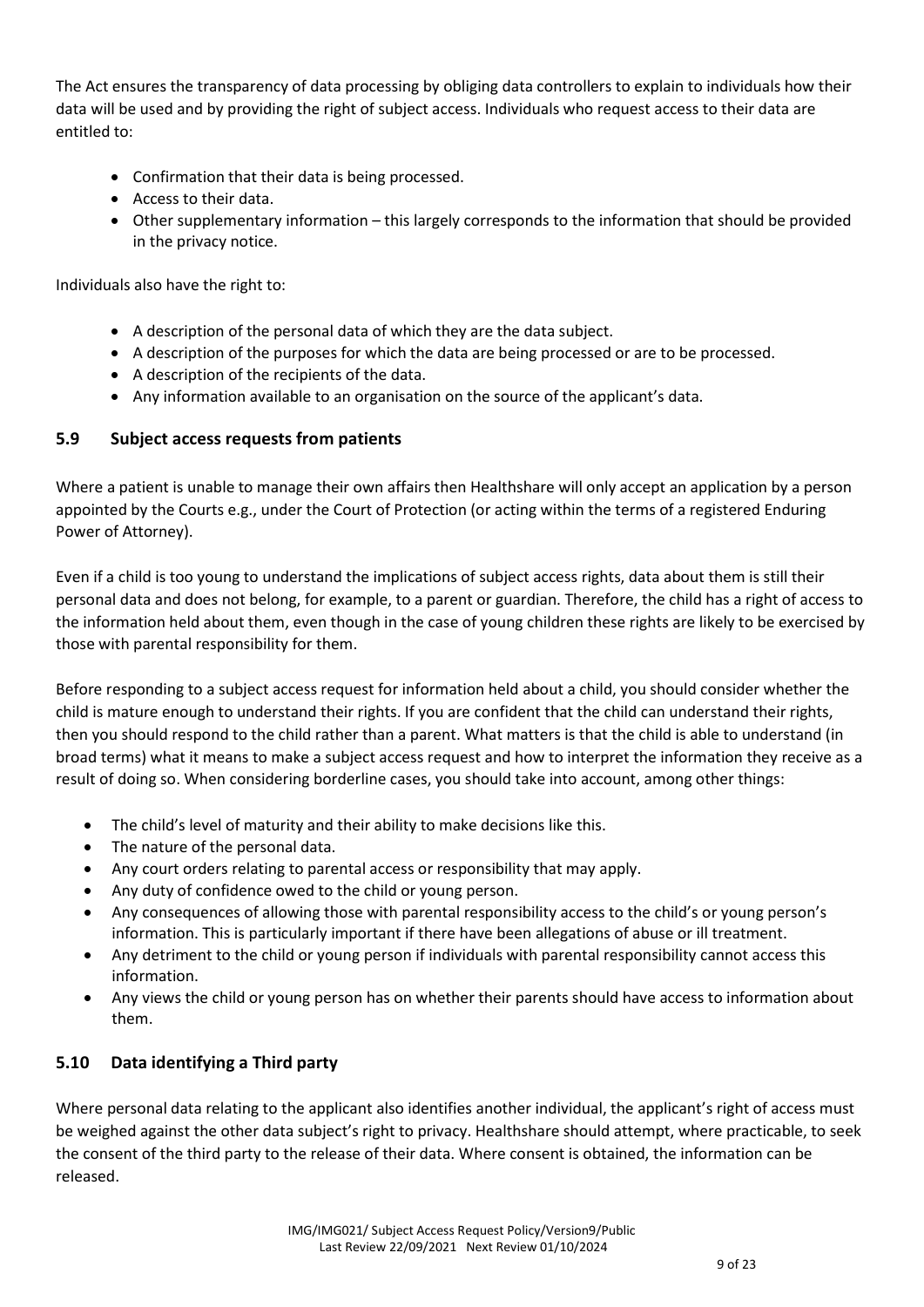Healthshare Diagnostics using the patient portal are to ensure that the patient is aware that they can share their data via the patient portal and is their responsibility to use this.

In some cases, it may be extremely impractical to attempt to seek third party consent, and in these cases, or where consent has been sought but refused, Healthshare may disclose the other parties' details where it is reasonable in all the circumstances to do so.

In other circumstances, the information may be so significant and of such importance to the applicant that he or she should be allowed access despite the fact that the other individual has not consented to the release of his or her information. In such a case even the release of confidential information may be justified. Reasons for failing to disclose information to the third party must be documented in the event of an assessment by the Information Commissioner's Office.

Where it is not reasonable to supply the third-party data, the information must be redacted to hide any details that may lead to the identification of the third party. It is important to bear in mind that this editing must be applied to any information that might lead the data subject to infer the identity of the other party. Given the sensitive and confidential information that Healthshare holds, if there is any doubt about divulging third party information, legal advice must be sought before making a decision to release information.

## 5.11 Provision of Information in response to a request

Healthshare will provide to data subjects a copy of their information in an intelligible form and the use of jargon, abbreviations or codes contained within the information must be explained. If the information is terminologically difficult or of a technical nature, Healthshare must offer to 'go through' the information with the data subject to explain the meanings. Healthshare must take into account the provisions of the Disability Discrimination Act 1995 and offer information in large print or Braille format for data subjects with visual difficulties.

Where requested, Healthshare will allow data subjects to view their data. Arrangements will be agreed with the data subject and relevant SAR Lead to facilitate this within the timescales allowed by the Act of 30 days.

Where an access request has previously been complied with under the Act, Healthshare does not have to respond to a subsequent identical or similar request unless a reasonable interval has elapsed since the previous compliance (The Information Commissioner's office has defined a reasonable interval to be 12 months).

Where Healthshare does not hold the personal information requested, we would inform the applicant as quickly as possible.

Records provided are to have a watermark across them such as "released under Subject Access Request", be page numbered and a contents table added to a cover letter with details of Healthshare's Privacy Notice. Then sent by Special Delivery (signed for) to the applicant or secure email, depending on what delivery method the requester has asked for. The records or personal data must be posted in a sturdy 'jiffy' envelope, applicant name and address printed clearly on the front marked Private & Confidential for addressee only and Healthshare address on the back as sender. The envelope must be labelled as per IMG 007 Information Asset Classification Policy. Where possible send copies of records electronically, using encrypted email or by secure portal. Healthshare's Privacy Notice must be included as a link.

## 5.12 Process Specific Information

Type of Information held by Healthshare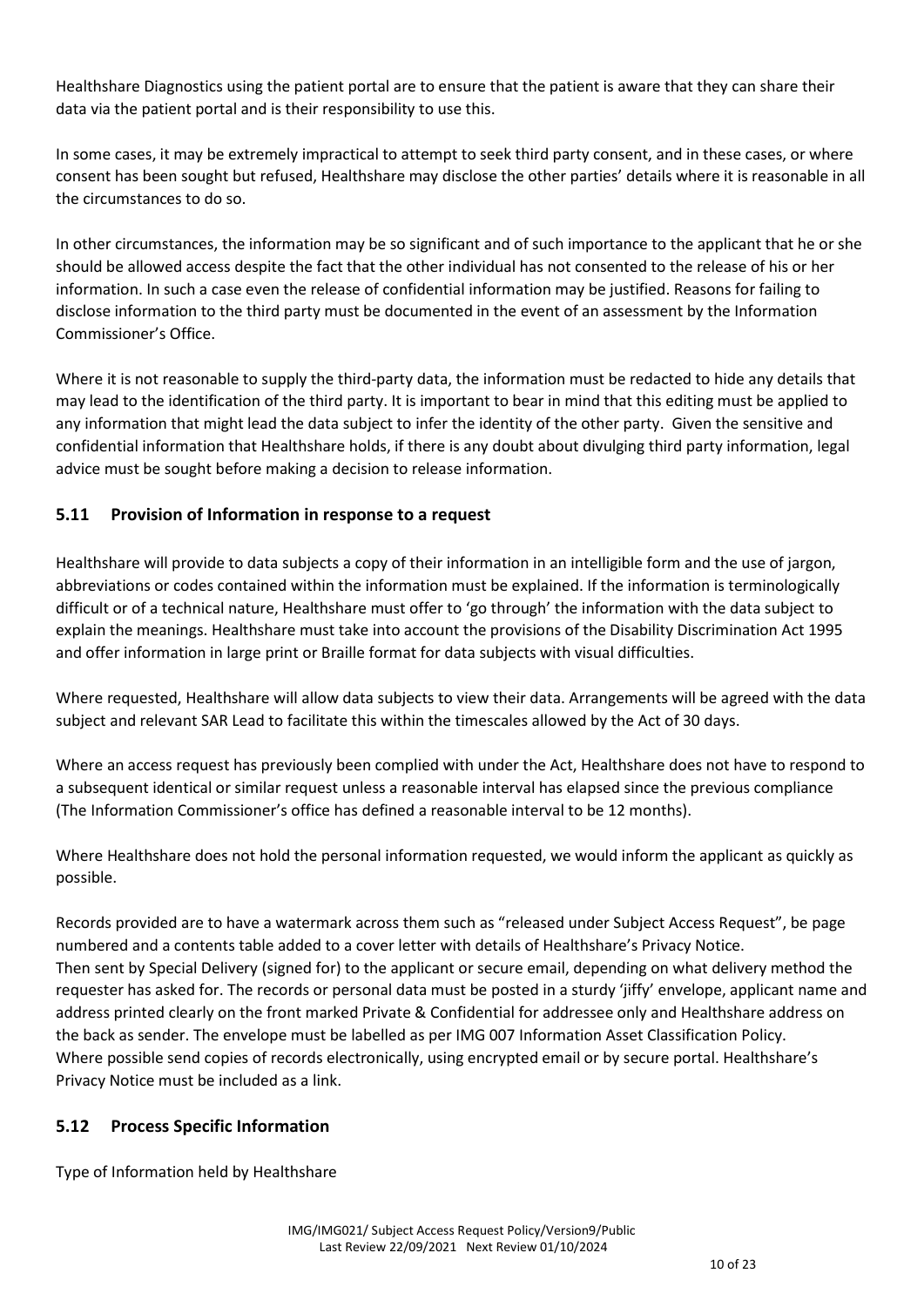The following list is not exhaustive but does provide an overview of the types of Personal Data that can be requested as part of this policy

- Clinical Records (relating to direct services provided by Healthshare).
- Emails.
- SMS Records.
- Personal Records.
- Minutes of meetings.
- Complaints.
- HR Staff Records.
- Any other structures record.

#### 5.13 Who can apply?

Access to Personal Data can be requested by the Data Subject themselves at any time, however specific other individuals are also capable to make requests:

- Parent/Guardian (who has parental responsibility) of child under 13 (if requesting child's records).
- A representative acting on behalf of the data subject (e.g., Solicitor) with the appropriate written consent.
- Executor of a deceased patient.
- Individual in the event a lasting power of Attorney is in place.
- Any person that has a legitimate claim from the estate of a deceased person (consent should be provided by the relevant delegated authority).
- Any authority where they have a legal basis for investigation (e.g., The Police; and Counter Fraud services).
- Any English Court with a valid Court Order.

To ensure that Healthshare take the upmost care in identifying the legitimacy of any SAR it receives the appropriate documentation including a signed consent form, must be provided.

There are exceptions to this where Police Requests and Court Orders are received which can be provided by the General Data Protection Regulation if requested.

## 5.14 Shared Records

There are situations where a subject access request involves a health record that is shared between healthcare organisations. Healthshare will consider its arrangements for managing the requirements of the DPA/GDPR and Subject Access requests with its partners as part of any service reconfiguration or development.

The following principles will be followed where this is the case:

- In order to deal with Subject Access requests effectively, the organisation receiving the Subject Access request will take responsibility for processing the request and for obtaining consent or refusal for the release of parts of the record relating to the other organisation.
- Each organisation is obliged to deal with the access request and the authorisation to release the parts of the record in order to ensure the request is processed within the 30-day timescale.
- The period of compliance can be extended by a further 2 months where the request is complex or onerous. In this case the IG Lead and the requester must be informed before the original 30-day period is up and with a reason.
- Each organisation takes responsibility for the access request and joint liability for their release where each organisation has authorised its release.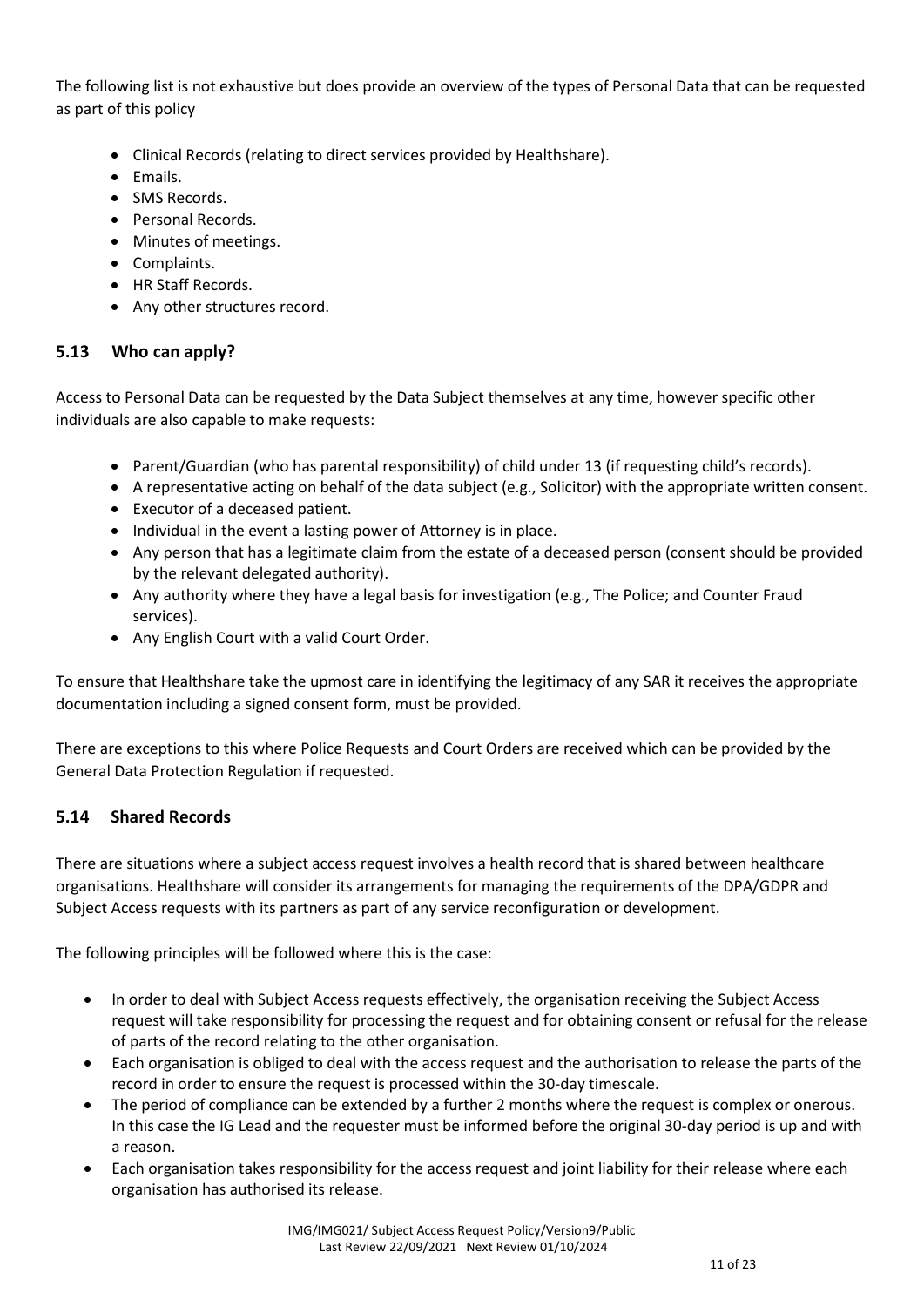- If the organisation processing the access request ignores a decision made by the other organisation to exclude data from release and subsequently releases that element of the record, it will accept full liability.
- It is incumbent on each organisation to record the reasons why the release of a record is refused.
- If there is a refusal to disclose the record from the partner organisation, the organisation dealing with the access request should, in their response to the applicant explain the reason for the refusal and refer him/her to the other partner organisation directly if he/she wishes to contest the refusal.

#### 5.15 Police Requests

In the event that Healthshare receive, a request from the Police for records or personal data the Caldicott Guardian and the Data Protection Officer must be notified. The same process will apply to any application received with the following exceptions:

- Consent is not essential if the requesting police officer believes that withholding the information will be a serious threat to the public or an individual and it outweighs the patient's interest it keeping it confidential.
- If the records are required in relation to the Counter Terrorism and Security Act 2015.
- Requests will be fully completed within 5 working days.
- In all instances, the request should be signed by a senior police officer, Detective Inspector or above.

#### 5.16 Court Orders

In some cases, applicants that have been unsuccessful in a previous request, or where the information is considered vital in an ongoing court proceeding, it may be required by the Court that either a copy of information is provided and/or that the original documents are made available to the court.

Requests that are received via this route must be passed to the Data Protection Officer for action immediately. The release of this information does not require consent.

#### 5.17 Counter Fraud Investigations

In some cases, an organisation that is delegated by a UK Act of Parliament to carry our criminal investigations, may request Personal Data without gaining consent.

In these cases, when making a request, the applicant must identify which legislation is being used to remove the requirements for consent – these will include the relevant sections in the DPA/GDPR as well as the other pieces of legislation that provide the authority to investigate.

Healthshare as a data controller and data processor will be extremely careful when releasing personal data to such parties and will, following receipt of a request, check that the organisation requesting the disclosure is acting within its powers by asking the applicant to quote the authority on which its power is based.

Healthshare will only accept the request if it is made in writing and it is able to verify the source of the request and any necessary test of prejudice carried out prior to releasing any personal data through its legal channels if necessary.

Law enforcement agencies can request personal information on behalf of and where written consent has been obtained from the individual.

#### 5.18 Consent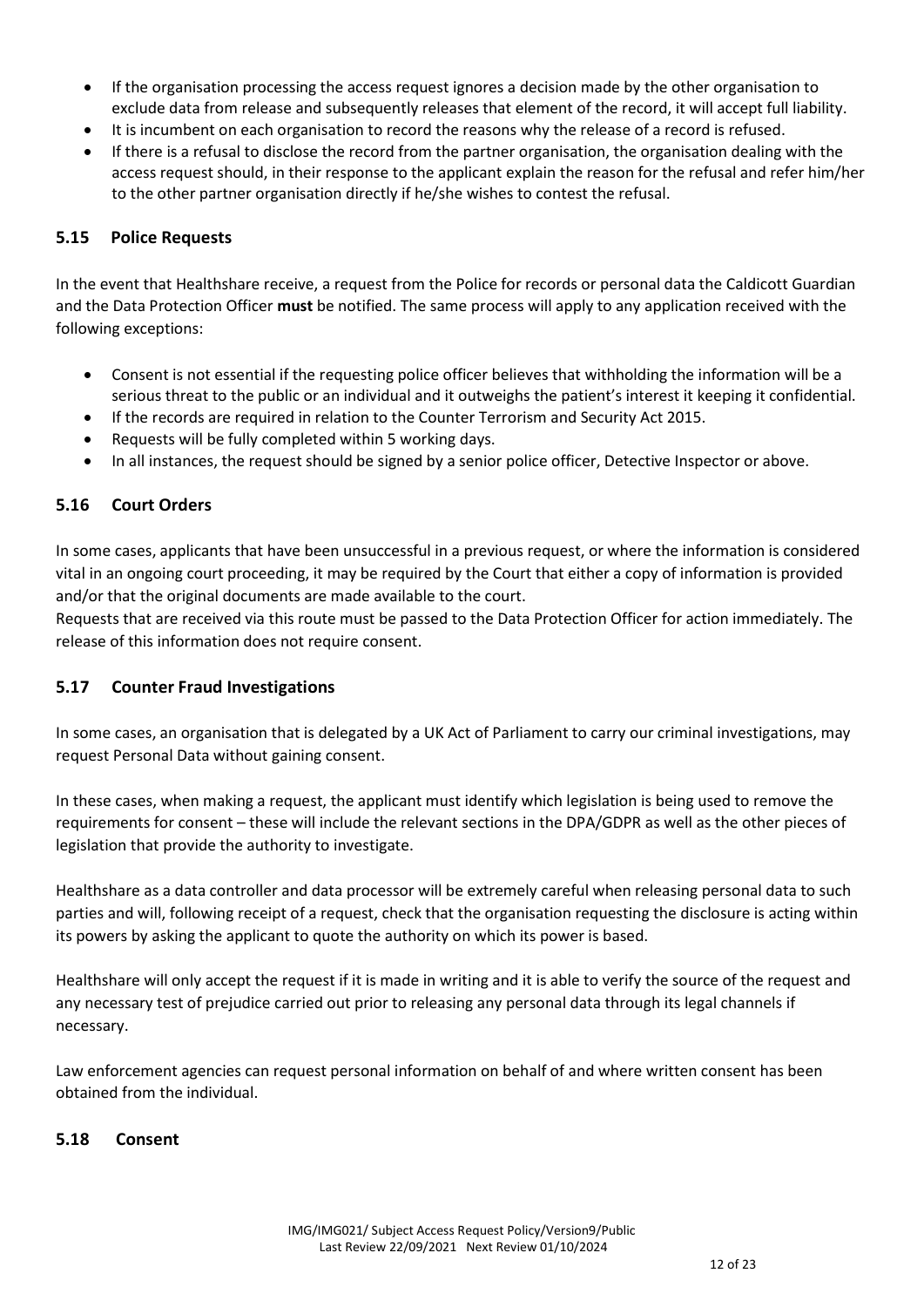In most cases, the provision of consent to share Personal Data will be provided directly by the data subject themselves, usually via a direct request or using a pre-signed authority to release form. However, there are some exceptions to this outlined below:

#### 5.18.1 Insufficient Capacity

Where a person is deemed to have insufficient capacity to make decisions for themselves, a named individual can be appointed by the English courts to act as an advocate for the person. In these cases, this role has the sufficient responsibility to provide consent for release, but evidence of the appointment should be provided at time of request.

#### 5.18.2 Executor / Legal Custodian

Where there is a Lasting Power of Attorney in place (or prior to 2007 Enduring Power of Attorney) a copy of the document declaring the applicant is the 'Attorney' must be provided as proof of entitlement.

#### 5.18.3 Parental Responsibility

Parental responsibility is not a right and particular care should be taken when dealing with requests where children are concerned.

• Mother has parental responsibility

In accordance with English legislation, Fathers do not automatically have parental responsibility for their child if they were unmarried at the time of birth and is not named on the birth certificate of the child. However, they can have Parental responsibility if:

- Married at time of child's birth.
	- Is named on child's birth certificate.
	- Unmarried but registered child's birth jointly with mother.
	- Unmarried but has a joint parental responsibility agreement with the mother.
	- Unmarried but has a joint parental responsibility agreement with the court.

These rules also applies if the child has been adopted.

#### 5.18.4 Others

Next of Kin do not have automatic legal right to Personal Data that are not their own. In the cases of information pertaining to deceased records, the named personal representative (see Executor/Legal Custodian) or a person that may have a claim arising from the person's death.

In all cases, access to Personal Data will only be permitted where relevant consent from the authorised and approved person has been provided.

Healthshare will undertake the necessary steps to verify the validity of an applicant's right to receive any records for a third party.

#### 5.19 Exemptions

There is occasion when records or personal data would not be released to the applicant, either as part of the review of the record (non-disclosure) or fully from the DPA/GDPR. The justifications are provided below: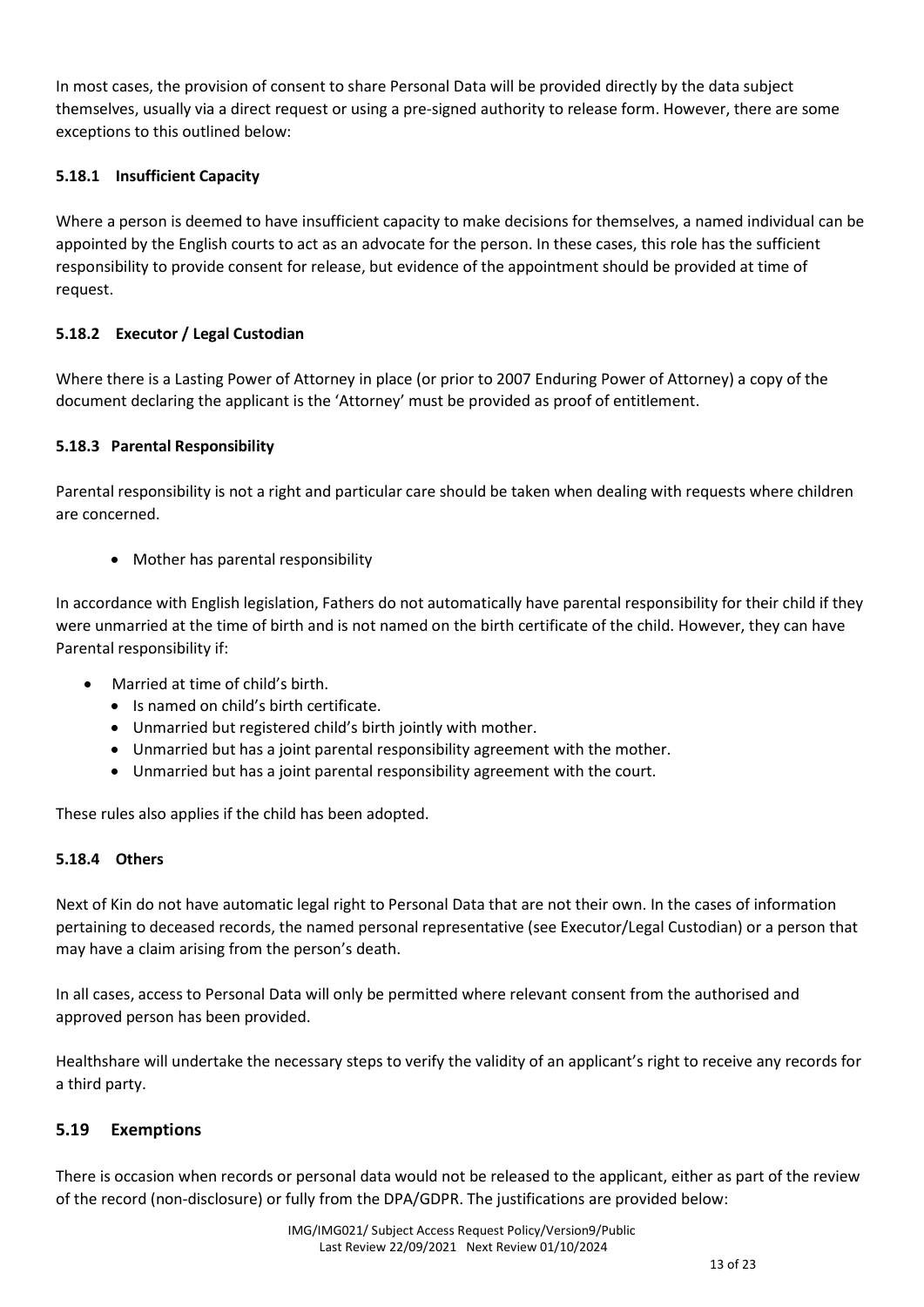#### 5.19.1 Reasons for non-disclosing

- As defined in the Access to Health Records Act 1991, based on a health or care professionals' opinion where the provision of records or release of personal data would cause serious physical or mental harm to the applicant/patient or any other person.
- Information related to or provided by, a third party that is included in the record and the third party has not provided consent.

#### 5.19.2 Exemptions from SAR

The following groups are formally excluded when considering Subject Access Requests:

- National Security.
- Publicly Available Information.
- Patients who are part of a witness protection programme.
- Crime and Taxation.
- The disclosure of personal data about more than one individual in response to a SAR, without appropriate consent.

In all circumstances, if the lead member of staff believes that these rules may apply, they should be discussed with the Data Protection Officer and/or the Caldicott Guardian for approval, who will notify the applicant of the decision.

#### 5.20 Can we charge a fee

Not usually. In most cases we cannot charge a fee to comply with a SAR. However, you we can charge a 'reasonable fee' for the administrative costs of complying with a request if it is manifestly unfounded or excessive, or if an individual requests further copies of their data. Refer to the IG Lead for guidance.

## 6 STAFF TRAINING

To ensure the successful implementation and maintenance of the Subject Access policy, staff must be appropriately informed and trained. Staff appraisal and personal development plans will identify individual needs and Healthshare training strategy will link these into the wider Information Governance Management expectations and requirements of the organisation.

## 7 MONITORING AND COMPLIANCE

| Monitoring/audit                                                                                   | <b>Methodology</b>  | <b>Reporting</b>           |                             |                                 |
|----------------------------------------------------------------------------------------------------|---------------------|----------------------------|-----------------------------|---------------------------------|
| arrangements                                                                                       |                     | <b>Source</b>              | Committee                   | <b>Frequency</b>                |
| Performance against the Data<br>Security and Protection<br>Toolkit                                 | Annual audit        | On-site audit              | <b>IT Steering</b><br>Group | Annually                        |
| Review of the policy<br>• legislative changes.<br>• good practice guidance.<br>$\bullet$ case law. | <b>ITSG Meeting</b> | Sign off on<br><b>ITSG</b> | <b>IT Steering</b><br>Group | Annually or<br>when<br>required |
| <b>Confirmation all SARS were</b><br>met within 30 days and if not,                                | <b>Annual Audit</b> | On-Line form               | <b>IT Steering</b><br>Group | Annually                        |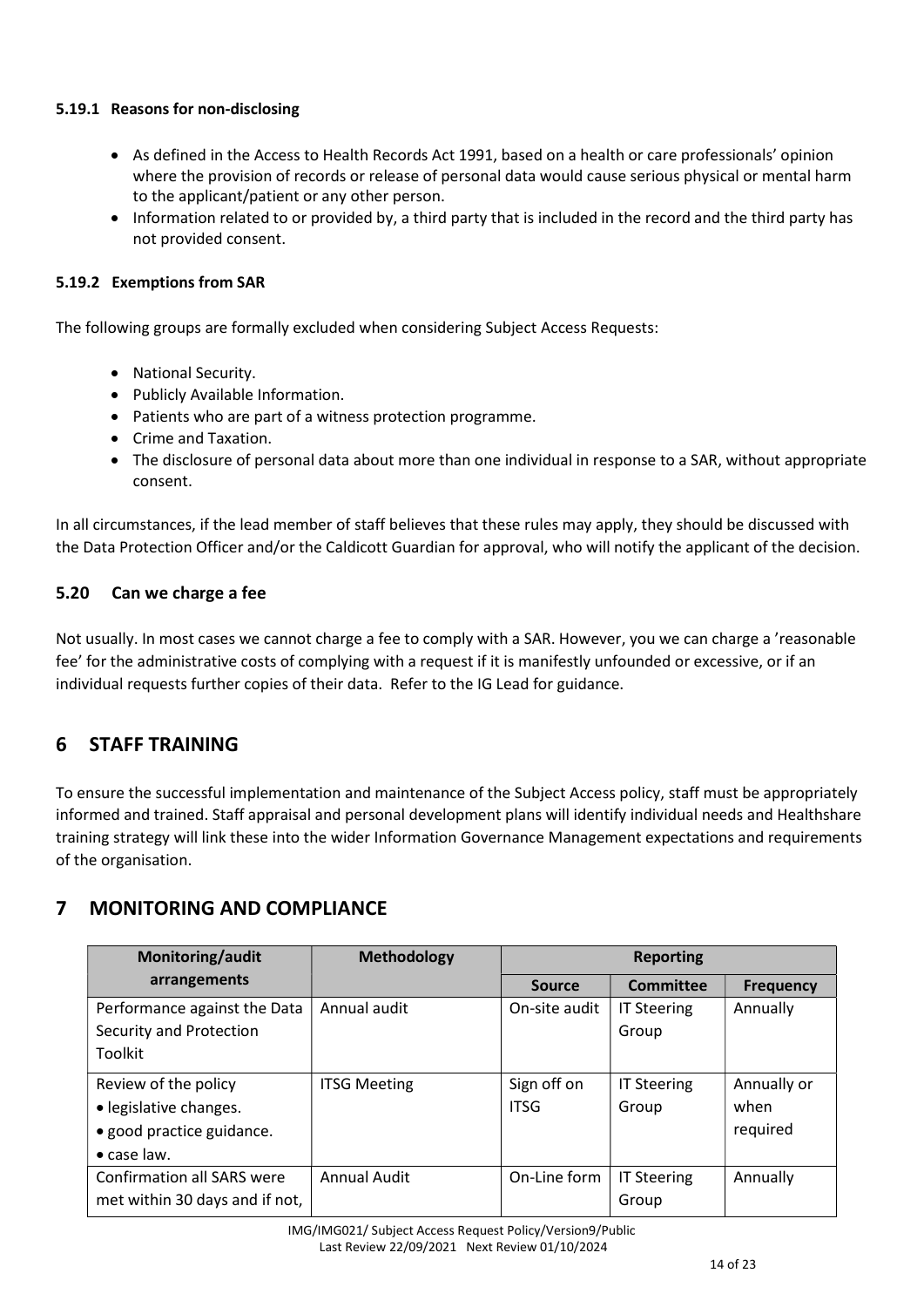| Monitoring/audit                 | <b>Methodology</b> | Reporting     |                  |                  |
|----------------------------------|--------------------|---------------|------------------|------------------|
| arrangements                     |                    | <b>Source</b> | <b>Committee</b> | <b>Frequency</b> |
| that due process was<br>followed |                    |               |                  |                  |

# 8 EQUALITY IMPACT STATEMENT

During the development of this policy the Company has considered the needs of each protected characteristic as outlined in the Equality Act (2010) with the aim of minimising and if possible remove any disproportionate impact on employees for each of the protected characteristics, age, disability, gender, gender reassignment, pregnancy and maternity, race, religion or belief, sexual orientation.

If staff become aware of any clinical exclusions that impact on the delivery of care an incident form would need to be completed and an appropriate action plan put in place

## 8.1 Equality Impact Assessment

The Company aims to design and implement services, policies and measures that meet the diverse needs of our service, population and workforce, ensuring that none are placed at a disadvantage over others. The Equality Impact Assessment tool assesses the impact of this policy.

|                |                                                                                                           | Yes/No    | <b>Comments</b> |
|----------------|-----------------------------------------------------------------------------------------------------------|-----------|-----------------|
| $\mathbf{1}$ . | Does the document/project affect any group less or more favourably than another on the basis<br>of:       |           |                 |
|                | Disability<br>$\bullet$                                                                                   | No        |                 |
|                | Sex<br>$\bullet$                                                                                          | <b>No</b> |                 |
|                | Race<br>$\bullet$                                                                                         | No        |                 |
|                | Age<br>$\bullet$                                                                                          | No        |                 |
|                | Gender Reassignment (including<br>transgender)                                                            | No        |                 |
|                | Sexual orientation<br>$\bullet$                                                                           | No.       |                 |
|                | Pregnancy & Maternity<br>$\bullet$                                                                        | No        |                 |
|                | Other identified groups<br>$\bullet$                                                                      | <b>No</b> |                 |
| 2.             | Is there any evidence that some groups are<br>affected differently?                                       | No        |                 |
| 3.             | If you have identified potential discrimination, are<br>there exceptions valid, legal and/or justifiable? | <b>NA</b> |                 |
| 4.             | Is the impact of the document/project likely to be<br>negative?                                           |           |                 |
| 5.             | If so can the impact be avoided?                                                                          |           |                 |
| 6.             | What alternative is there to achieving the                                                                | <b>NA</b> |                 |
|                | document/project without impact?                                                                          |           |                 |
| 4.             | Can we reduce the impact by taking different<br>action?                                                   | <b>NA</b> |                 |

#### Completed by: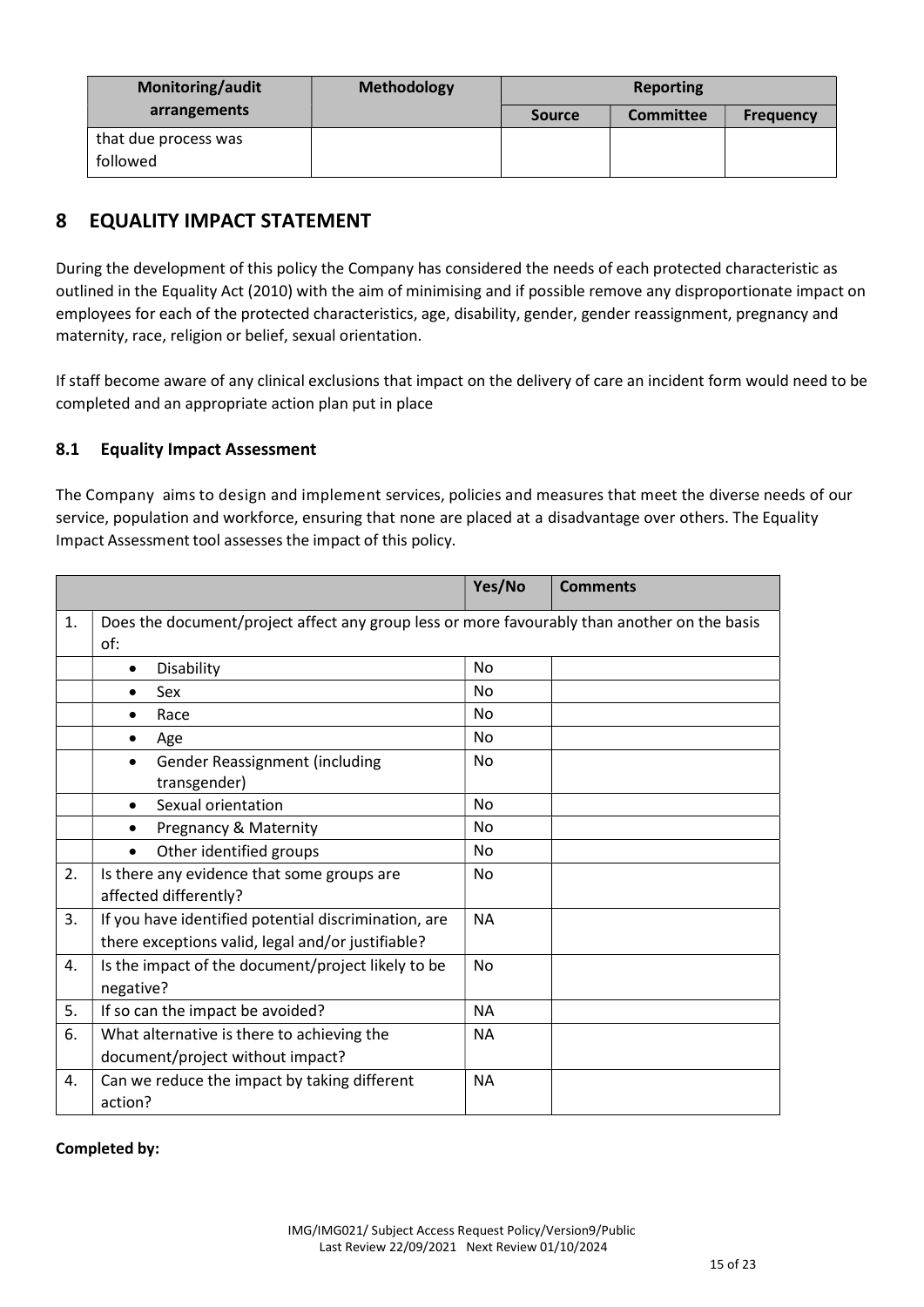| <b>Name</b> | <b>Position</b> | Date Completed: |
|-------------|-----------------|-----------------|
| Les De-Lara | <b>IG Lead</b>  | 04/03/2021      |
|             |                 |                 |

## 9 REFERENCES

| <b>REFERENCES</b>       | <b>General Data Protection Regulation</b><br>$\bullet$          |  |
|-------------------------|-----------------------------------------------------------------|--|
|                         | Access to Health Records 1991                                   |  |
|                         | Access to Medical Reports 1990/2020                             |  |
|                         | <b>DPA 2018</b>                                                 |  |
|                         | Data Protection (Subject Access Modification - Health)          |  |
|                         | Order 2000                                                      |  |
|                         | Information Commissioner Guidance - Subject Access<br>$\bullet$ |  |
|                         | requests                                                        |  |
|                         | Records Management: Code of Conduct Part & Part 2<br>٠          |  |
|                         | Mental Health Act 2000                                          |  |
| <b>RELATED POLICIES</b> | IMG 002 General Data Protection Assurance Strategy and          |  |
|                         | Management Framework                                            |  |
|                         | IMG 007 Asset classification Policy                             |  |
|                         | IMG 030 Disclosure to the Police Policy                         |  |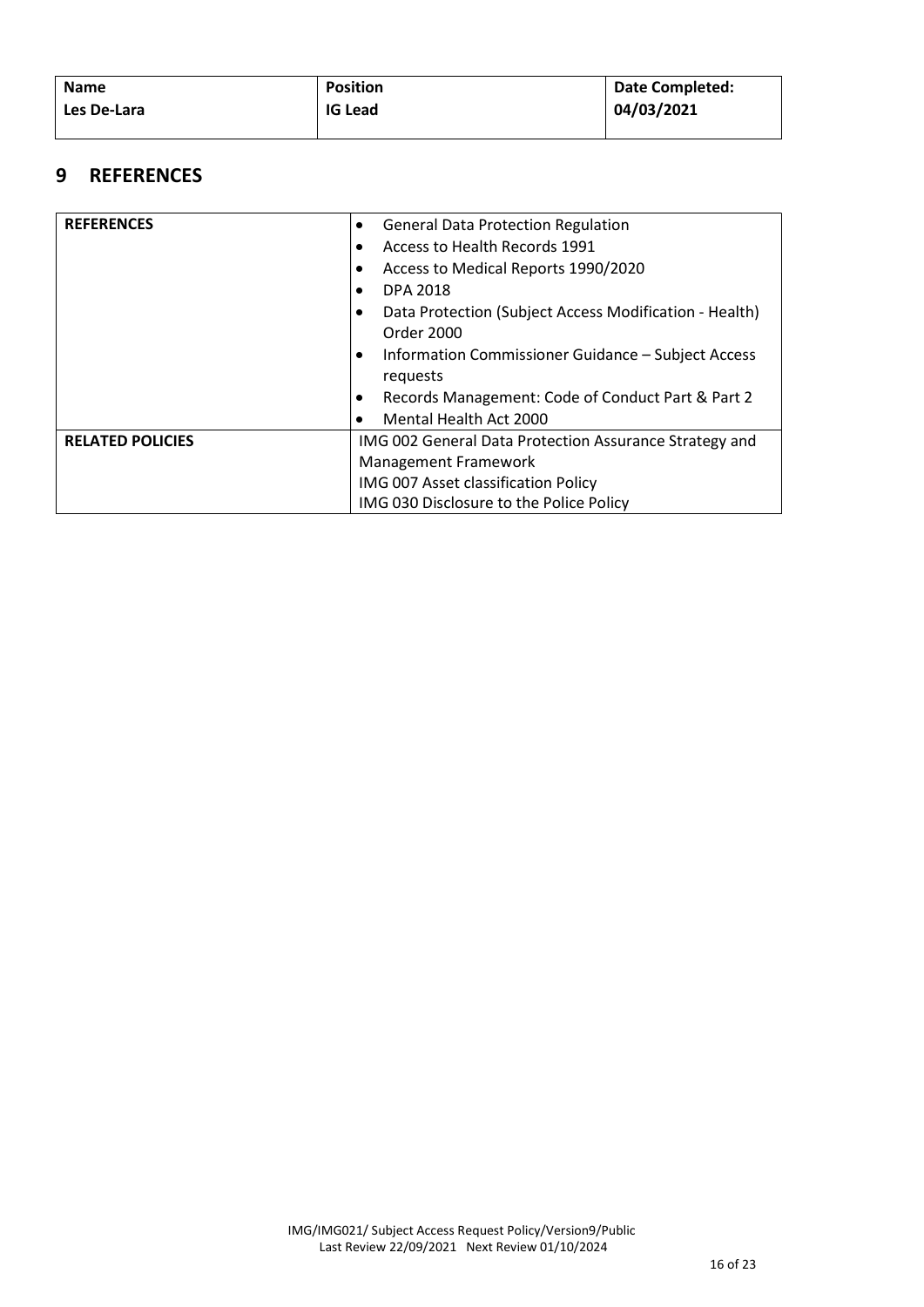# APPENDIX A - SUBJECT ACCESS REQUEST FORM

Under the Data Protection Act (DPA) 2018 and the General Data Protection Regulation (GDPR), you are entitled to obtain from Healthshare, confirmation as to whether we are processing personal data concerning you, as well as to request details about the purposes, categories and disclosure of such data.

You can use this form to request information about, and access to any personal data we hold about you. After you fill in the email address field you will receive an email with a link to up-load your photo ID (Please check your spam/junk mail as it may get caught in there).

For patients requesting their data in person at point of exam, your identity will be verified by the receptionist/admin team who MUST complete Personal Details and Verification sections below.

For patients requesting images by post / email, staff please record details of one photo ID provided (e.g., passport / driving licence) details in verification section. Staff may request further ID if they have any doubts on the person requesting being who they say they are.

Please ensure you upload to Healthshare a copy of either your passport or driving licence.

| A. Personal Details (These are the details of the person giving consent):           |      |  |  |
|-------------------------------------------------------------------------------------|------|--|--|
| Full Name:                                                                          |      |  |  |
| Contactable telephone No:                                                           | DOB: |  |  |
| Email Address:                                                                      |      |  |  |
| <b>Confirm Email Address:</b>                                                       |      |  |  |
| Method you would like to receive your data: Email or Post:                          |      |  |  |
| Full Address: (Please include full postcode)                                        |      |  |  |
| Previous Address if changed since treatment started: (Please include full postcode) |      |  |  |
| <b>B. Verification:</b>                                                             |      |  |  |
| Please ensure you send a copy of a photo ID e.g., Passport or Driving License       |      |  |  |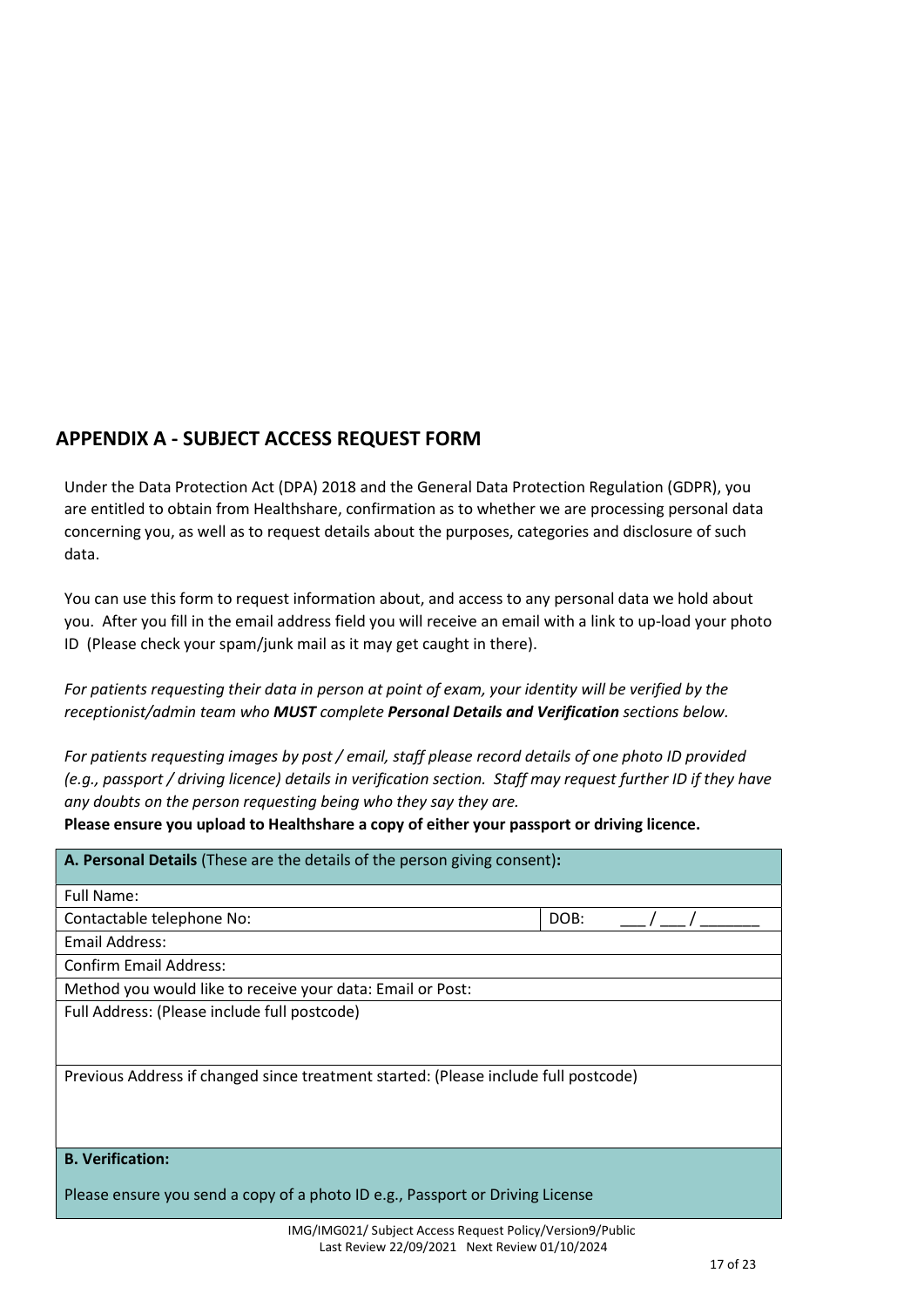| <b>PLEASE DO NOT SEND ORIGINALS</b>                                     |                                                                                                                                                                                                                                                                                                                                                                                                                          |
|-------------------------------------------------------------------------|--------------------------------------------------------------------------------------------------------------------------------------------------------------------------------------------------------------------------------------------------------------------------------------------------------------------------------------------------------------------------------------------------------------------------|
| To be completed by requester: Please confirm details of ID provided:    |                                                                                                                                                                                                                                                                                                                                                                                                                          |
| C. Specific Details of Data Requested (including dates where possible): |                                                                                                                                                                                                                                                                                                                                                                                                                          |
|                                                                         |                                                                                                                                                                                                                                                                                                                                                                                                                          |
|                                                                         |                                                                                                                                                                                                                                                                                                                                                                                                                          |
|                                                                         | E. Representatives (only complete if you are acting as the representative of a person requesting the                                                                                                                                                                                                                                                                                                                     |
| data)                                                                   |                                                                                                                                                                                                                                                                                                                                                                                                                          |
| not been provided)                                                      | (Please Note: We may still need to contact the person where proof of authorisation or identity has                                                                                                                                                                                                                                                                                                                       |
| Representative's Name:                                                  |                                                                                                                                                                                                                                                                                                                                                                                                                          |
| Telephone No:                                                           | Relationship to Patient:                                                                                                                                                                                                                                                                                                                                                                                                 |
| Representative's Address:                                               |                                                                                                                                                                                                                                                                                                                                                                                                                          |
|                                                                         |                                                                                                                                                                                                                                                                                                                                                                                                                          |
| Email Address (If different to section 1):                              |                                                                                                                                                                                                                                                                                                                                                                                                                          |
|                                                                         |                                                                                                                                                                                                                                                                                                                                                                                                                          |
|                                                                         |                                                                                                                                                                                                                                                                                                                                                                                                                          |
| I confirm that I am the authorised representative of the named person:  |                                                                                                                                                                                                                                                                                                                                                                                                                          |
| Representative's Name:                                                  | Signature:                                                                                                                                                                                                                                                                                                                                                                                                               |
| <b>F. LEGAL STATEMENT</b>                                               |                                                                                                                                                                                                                                                                                                                                                                                                                          |
| investigation into my complaint.                                        | I confirm that I give my consent for Healthshare to liaise with any other bodies that form part of the                                                                                                                                                                                                                                                                                                                   |
| falsify any information may render me liable to prosecution:            | I confirm that the information I present on this form is correct and accurate and I understand that to                                                                                                                                                                                                                                                                                                                   |
|                                                                         | [print name]                                                                                                                                                                                                                                                                                                                                                                                                             |
|                                                                         | Date: $\frac{1}{\sqrt{1-\frac{1}{2}}}\frac{1}{\sqrt{1-\frac{1}{2}}}\frac{1}{\sqrt{1-\frac{1}{2}}}\frac{1}{\sqrt{1-\frac{1}{2}}}\frac{1}{\sqrt{1-\frac{1}{2}}}\frac{1}{\sqrt{1-\frac{1}{2}}}\frac{1}{\sqrt{1-\frac{1}{2}}}\frac{1}{\sqrt{1-\frac{1}{2}}}\frac{1}{\sqrt{1-\frac{1}{2}}}\frac{1}{\sqrt{1-\frac{1}{2}}}\frac{1}{\sqrt{1-\frac{1}{2}}}\frac{1}{\sqrt{1-\frac{1}{2}}}\frac{1}{\sqrt{1-\frac{1}{2}}}\frac{1}{\$ |
| GUIDANCE NOTES: PLEASE READ BEFORE COMPLETING THE FORM                  |                                                                                                                                                                                                                                                                                                                                                                                                                          |

If you require access to the data we hold about you, you are able to request copies from Healthshare by completing the application form above.

1. The form above gives Healthshare the right to disclose records pertaining to the name as detailed in the Personal Details section of the consent form.

2. If you have had a Diagnostic Scan Healthshare will send you a link to a portal where you will be able to see both report and your Images. It is your responsibility to share those images to any 3rd party such as solicitors you may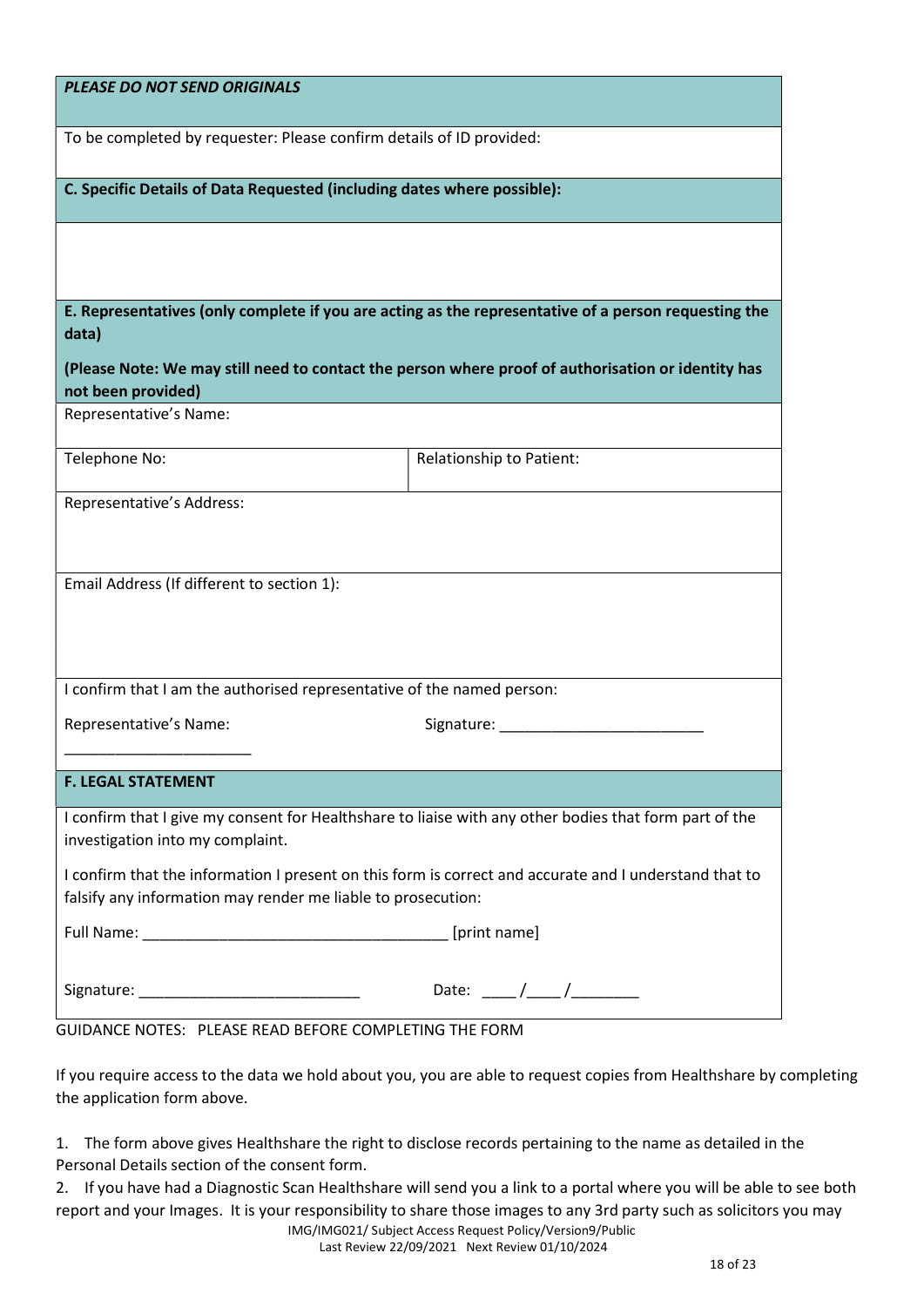wish to.

3. The Personal Details section of this form identifies the recipient of the records, this must be completed at all times. It also provides Healthshare with the personal details required to identity the records requested. In addition, a legal statement must be signed in all cases in the Legal Statement section.

4. The Representatives of the person requesting data for family member section is for any family members who are requesting on behalf of the family member. This part can be ignored if nobody else forms part of the requested records.

5. In order to ensure that the records are provided to the correct person applying for them, Healthshare needs a form of evidence about the identity of the person applying. The evidence must be supplied via the email that has been sent with instructions to upload the photo ID. A clear copy of a passport or driving licence (photo id) is required to be uploaded.

6. Proof of identification is not required in cases where a complaint is being investigated as the appropriate consent will already have been obtained.

7. If you have any questions or need to contact anyone about any part of this form, please email us at: DPO@Healthshare.org.uk.

# APPENDIX B - ACKNOWLEDGEMENT LETTER (Diagnostics Portal Patients)

(Use company headed paper)

Our ref: You're Ref:

<<Date>>

#### PRIVATE & CONFIDENTIAL

<<Name>>

<<Address>>

Dear Sir/Madam

#### RE: NAME

We are in receipt of your request for records received on XXX and associated identification documents.

You can now use a patient portal that can be access by selecting this link (or pasting it in to your browser) where you will find your reports and images.

#### https://forms.office.com/r/HKX6dzsuuH

If you wish to share these with a  $3^{rd}$  party, please use the portal to do this, select share and follow the instructions.

Please do not hesitate to contact us if you have any queries regarding your application.

Yours sincerely

Name

Position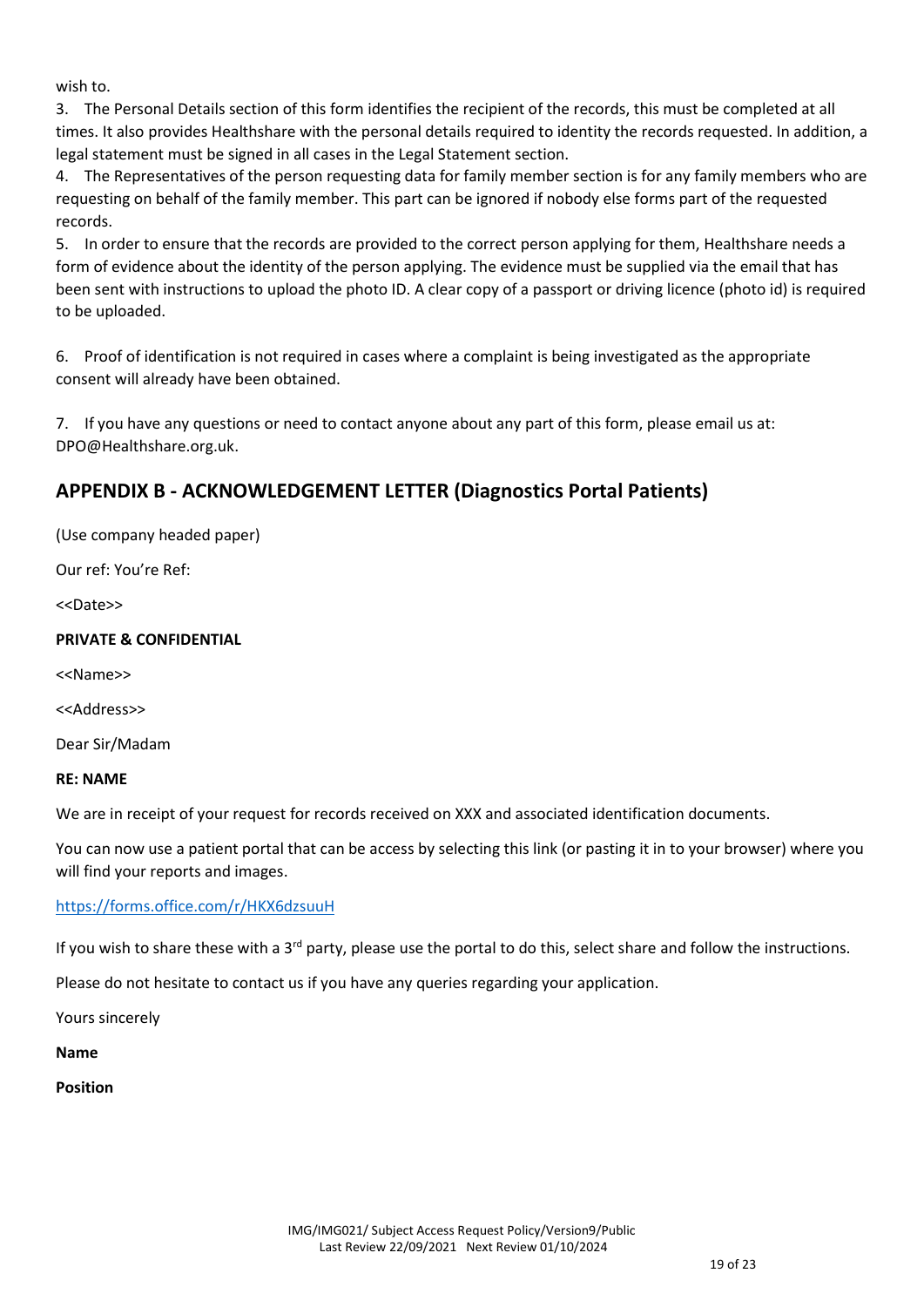# APPENDIX C - ACKNOWLEDGEMENT LETTER (All Patients less Diagnostics Patient Portal)

(Use company headed paper)

Our ref: You're Ref: <<Date>>

## PRIVATE & CONFIDENTIAL

<<Name>> <<Address>>

Dear Sir/Madam

## RE: NAME

We are in receipt of your request for records received on XXX and associated identification documents.

A search for your records has now commenced and we anticipate you having receipt of these within 30 calendar days, [DAY] [MONTH] 2021.

Once your records have been collated, they will be sent as indicated by your choice of email or post

Please do not hesitate to contact us if you have any queries regarding your application. Yours sincerely

#### Name

## Position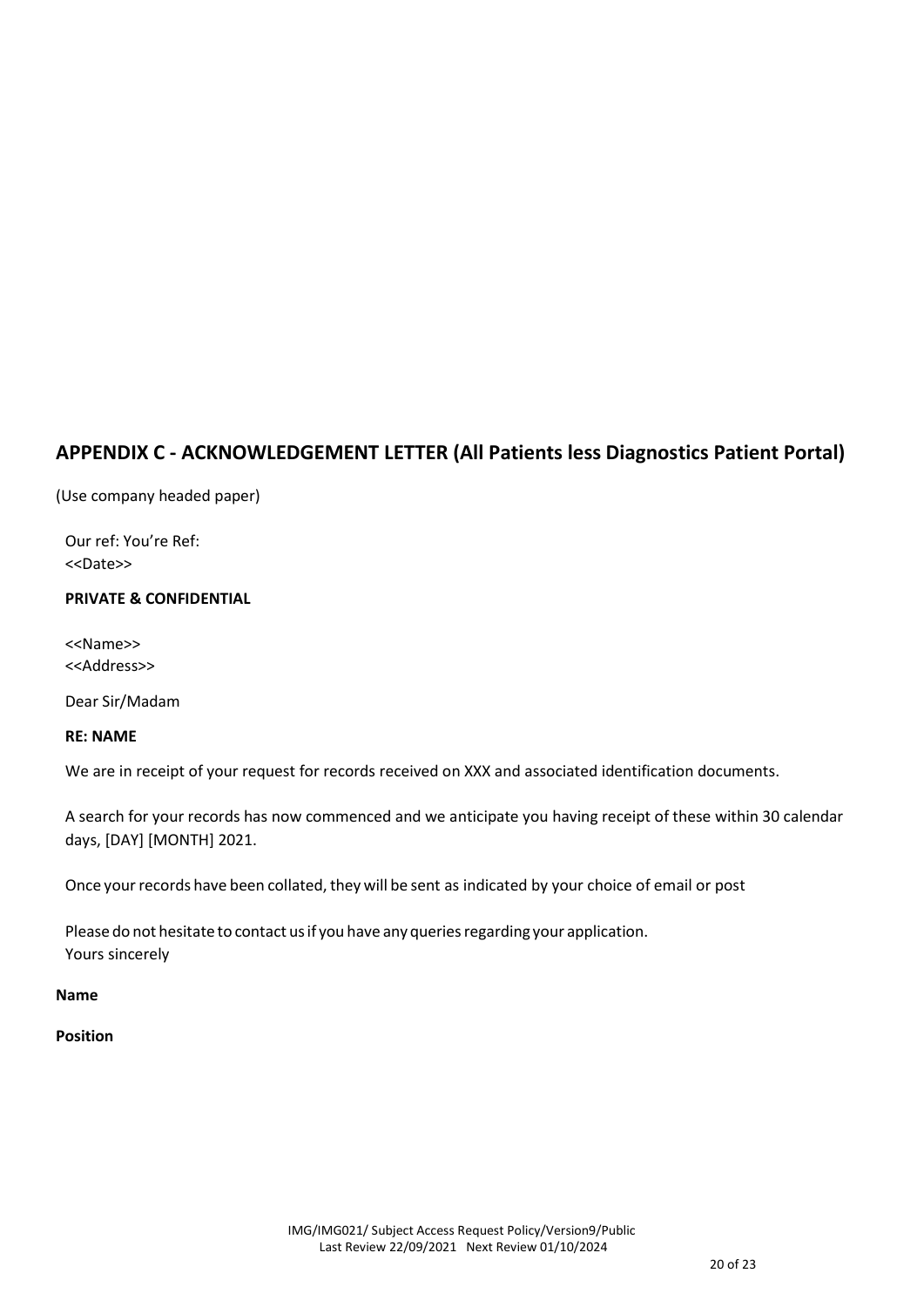# APPENDIX D - ACKNOWLEDGEMENT LETTER (for more information)

(Identification required and use company headed paper)

## This is to request more information

You're Ref:

<<Date>>

#### PRIVATE & CONFIDENTIAL

<<Name>>

<<Address>>

Dear Sir/Madam

#### RE: NAME

We are in receipt of your request received on XXX.

In order to respond to your request, we now require the following from you:

- Your full name and date of birth
- A copy of the picture page of your passport or driving licence
- Consent from XXX\*\* [Delete if no consent required]

Healthshare operates under strict patient confidentiality regulations. Therefore, I would be obliged if you could obtain consent from XXX and ask that they complete and sign the enclosed consent form. [Delete this paragraph if no consent required]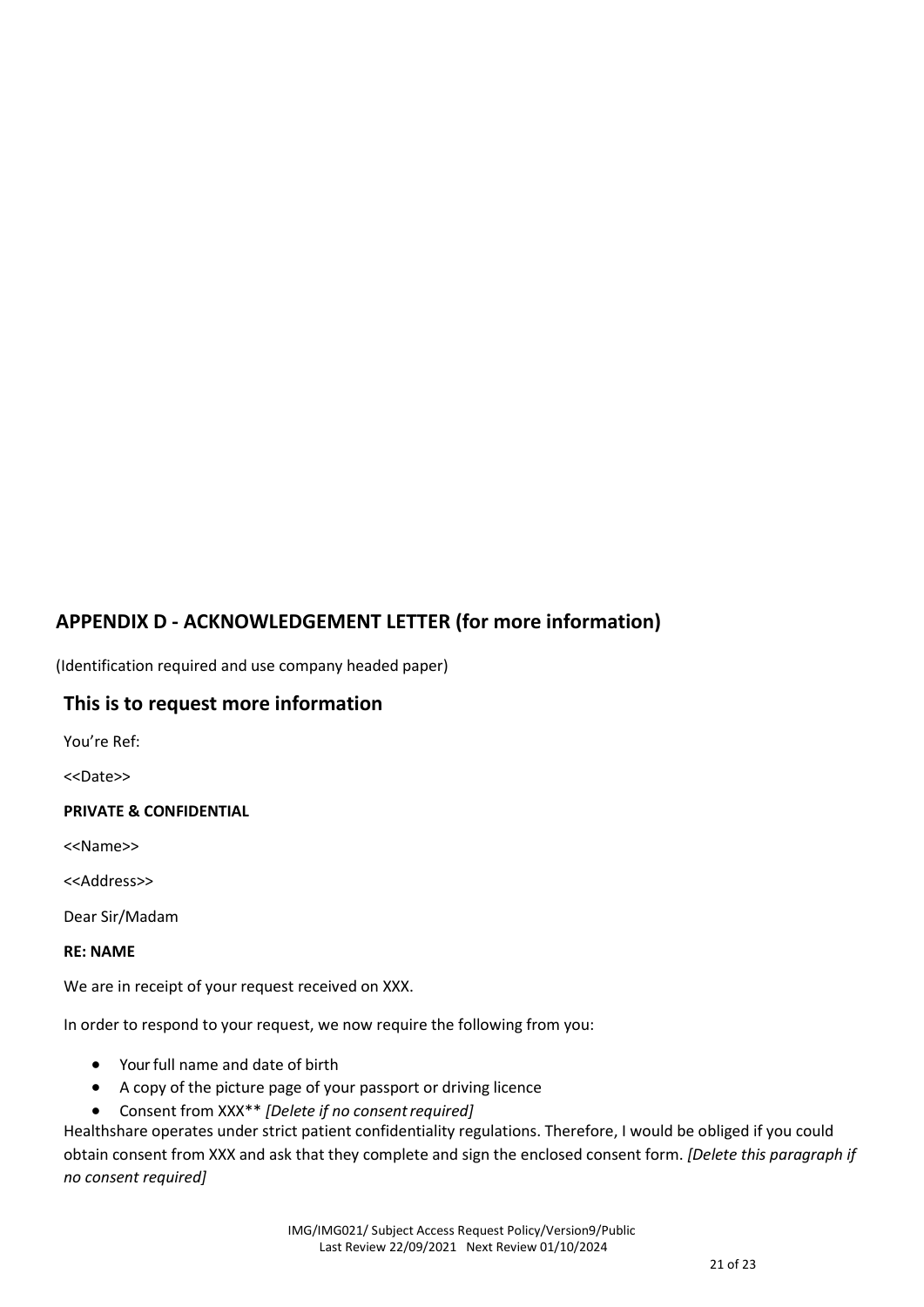Once we are in receipt of the above you can expect to receive a response within approximately 30 calendar days.

Once your identification documents have been provided Healthshare will commence a search of our records, these will then be posted to you either by Royal Mail Special Delivery or email depending on your choice. The Royal Mail deliveries must be signed for either at the delivery address or at the Royal Mail Sorting Office.

Please contact us on the number above if you require any help with your application.

Yours sincerely

Name

Position

## APPENDIX E - SAR PROVISION OF RECORDS LETTER

(Use company headed paper)

Our ref: You're Ref:

<<Date>>

#### PRIVATE & CONFIDENTIAL

<<Name>>

<<Address>>

Dear [NAME]

#### Re: NAME

This letter includes a table of contents providing a description of the records provided. Please let me know

if we can be of any further assistance.

Yours sincerely

Please find enclosed a copy of your records held by Healthshare

Name

Position

/enc